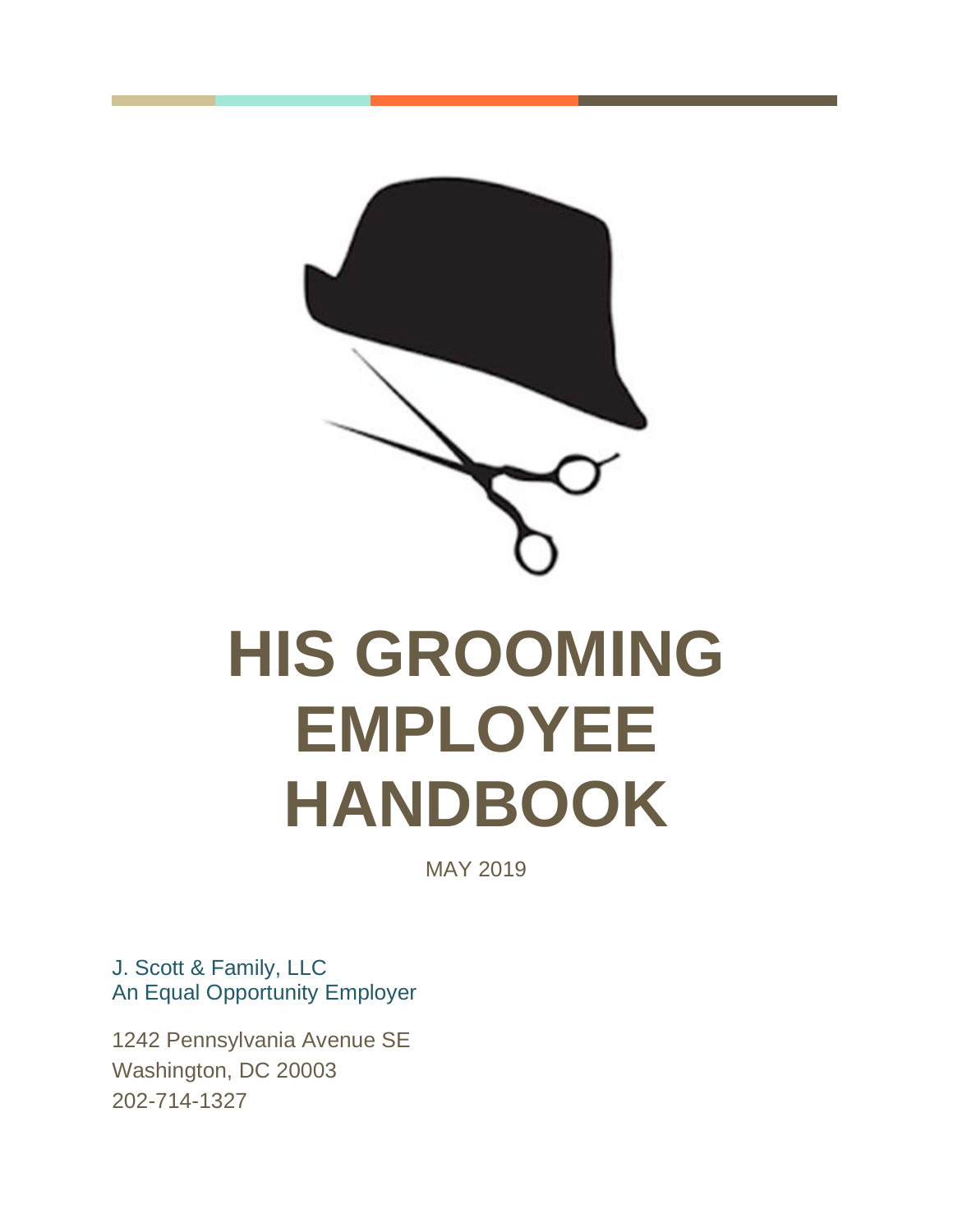#### **Contents**

**Contract Contract** 

|                                                      | $\overline{0}$ |
|------------------------------------------------------|----------------|
| 1.0 WELCOME                                          | $\overline{2}$ |
| <b>2.0 MISSION STATEMENT</b>                         | $\overline{4}$ |
| <b>3.0 COMPANY MODEL</b>                             | 5              |
| 4.0 ETHICS AND CODE OF CONDUCT                       | 6              |
| 5.0 Equal Opportunity Statement                      | 6              |
| <b>6.0 WAGE AND HOUR POLICIES</b>                    | $\overline{9}$ |
| 7.0 PERFORMANCE, DISCIPLINE, LAYOFF, AND TERMINATION | 11             |
| <b>8.0 MANAGEMENT TEAM</b>                           | 17             |
| <b>9.0 GENERAL POLICIES</b>                          | 17             |
| <b>10.0 HOURS OF OPERATIONS</b>                      | 24             |
| <b>11.0 USAGE OF PREMISES</b>                        | 25             |
| 12.0 PROFESSIONAL CONDUCT AND ETIQUETTE              | 25             |
| <b>13.0 THE CLIENT EXPERIENCE</b>                    | 29             |
| 14.0 PAYROLL                                         | 31             |
| <b>15.0 EDUCATIONAL ACHIEVEMENT</b>                  | 31             |
| 16.0 ACKNOWLEDGEMENT                                 | 32             |

m.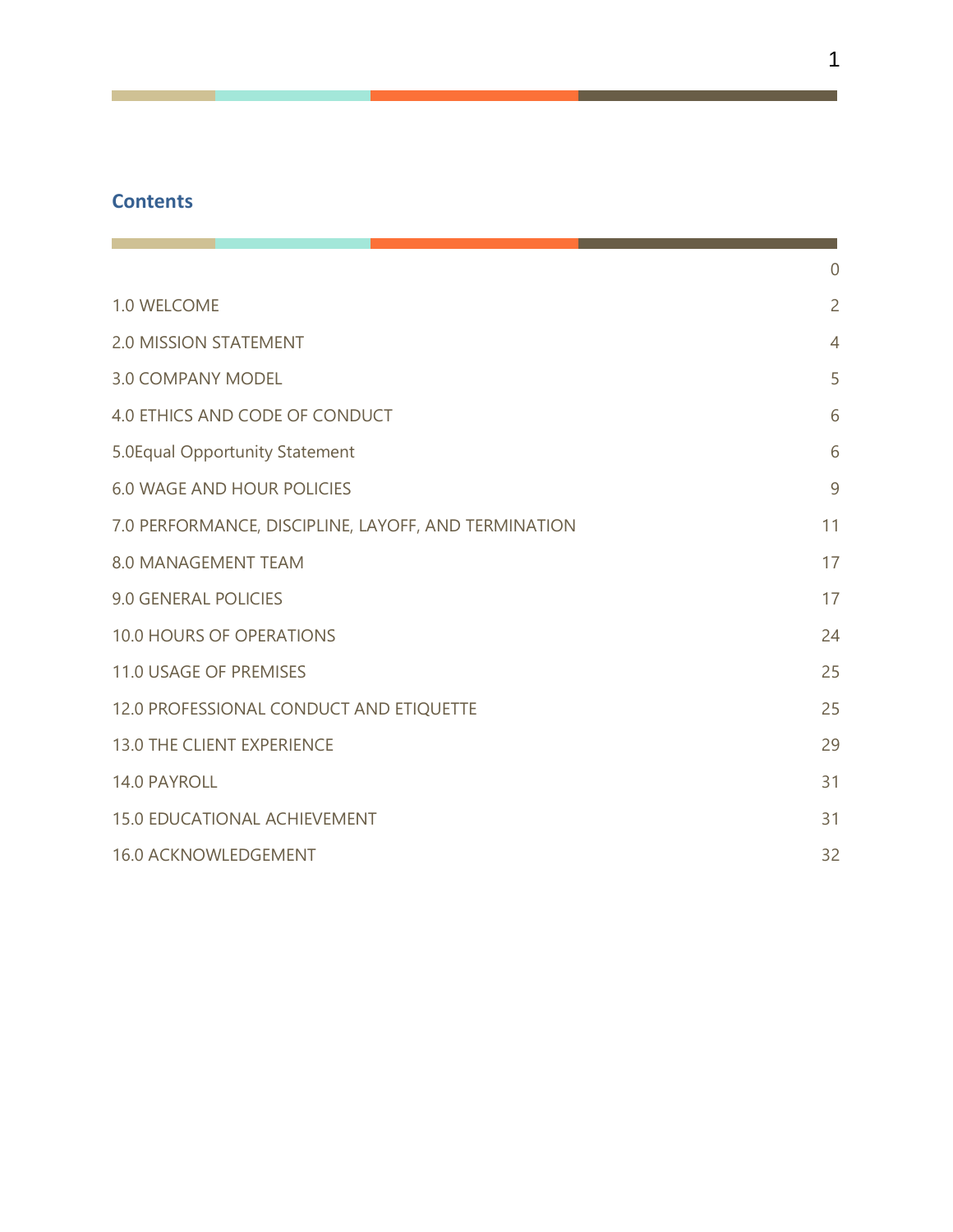### <span id="page-2-0"></span>**1.0 WELCOME**

Welcome! We hope that your employment with HIS Grooming, DC will be rewarding and challenging. We take pride in our employees and contractors as well as the products and services we provide.

Please take the time now to read this employee handbook carefully. Sign the acknowledgment at the end to show that you have read, understood, and agree to the contents of this handbook, which sets out the basic rules and guidelines concerning your employment. This handbook supercedes any previously issued handbooks or policy statements dealing with the subjects discussed herein. The Company reserves the right to interpret, modify, or supplement the provisions of this handbook at any time.

Please understand that no employee handbook can address every situation in the workplace. If you ever have questions about your employment, you are encouraged to ask them. If you have any difficulty reading or understanding any of the provisions of this handbook, please contact us.

Likewise, if you have any suggestions related to Company policies or procedures, please let us know.

We wish you success in your employment here at HGDC.

Best Wishes

Jared Scott

#### **AT-WILL EMPLOYMENT**

Your employment with HGDC is on an "at-will" basis. This means your employment may be terminated at any time, with or without notice and with or without cause. Likewise, we respect your right to leave the company at any time, with or without notice and with or without cause.

Nothing in the employee handbook or any other Company document should be understood as creating guaranteed or continued employment, a right to termination only "for cause," or of any other guarantee of continued benefits or employment.

#### **ANNIVERSARY DATE & SENIORITY**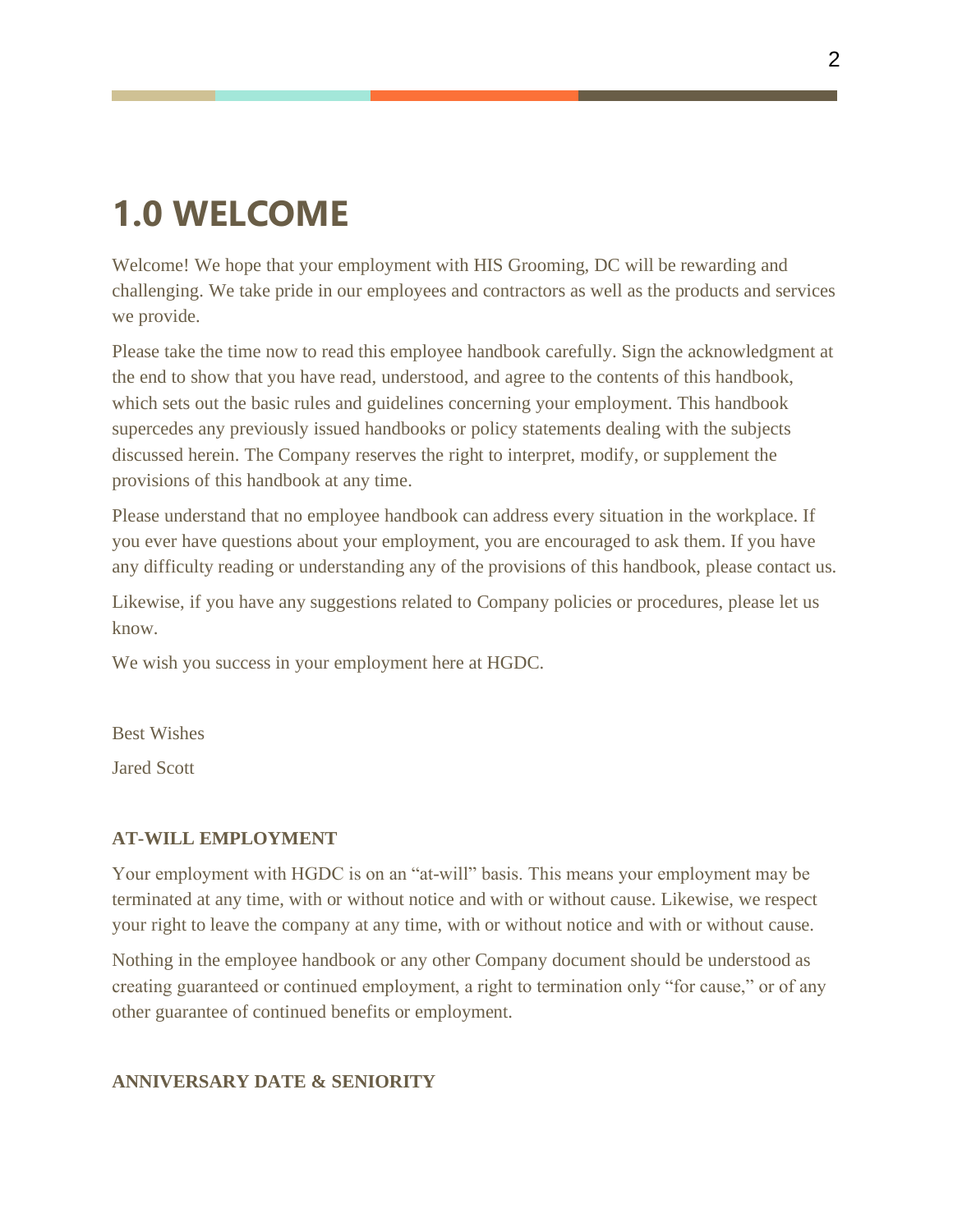The employee's date of hire is their official employment anniversary date. Seniority is the length of continuous service commencing on the date of hire at HGDC. Seniority does not accrue during leaves of absence without pay or leaves of absence that exceed 30 calendar days, except for paid vacations. Seniority does not apply to contract or temporary employees unless specified in writing by HGDC leadership. Seniority level, duties and salary are decided at the discretion of HGDC Leadership

#### **EMPLOYMENT CLASSIFICATIONS**

HGDC has established the following employee classifications for compensation and benefit purposes only. An employee's supervisor or manager will inform the employee of their classification, status, and responsibilities at the time of hire, rehire, promotion or at any time a change in status occurs. These classifications do not alter the employment at-will status.

#### **Regular Full-Time Employee**

An employee who is scheduled to work no less than 100% of the scheduled work hours in a workweek on a fixed work schedule (not less than 40 hours). The employee may be exempt or nonexempt and is generally eligible for all employment benefits offered by HGDC at the discretion of HGDC Leadership.

#### **Regular Part-Time Employee**

An employee who is scheduled to work less than 40 hours in a workweek and may be eligible for some benefits.

#### **Temporary Employee**

An employee who is scheduled to work on a specific need of HGDC. The employee will not receive any benefits unless specifically authorized in writing. The employee is nonexempt and is compensated on an hourly basis.

#### **Exempt**

Employees whose positions meet specific tests established by the Fair Labor Standards Act (FLSA) and applicable state law and who are exempt from overtime pay requirements. The basic premise of exempt status is that the exempt employee is to work the hours required to meet their work responsibilities.

#### **Non-Exempt**

Employees whose positions do not meet FLSA and state exemption tests and who are paid a multiple of their regular rate of pay for overtime hours worked.

#### **Contractor**

An employee who is scheduled to work for a specified time period on a specific need of HGDC. The employee will not receive any benefits unless specifically authorized in writing. The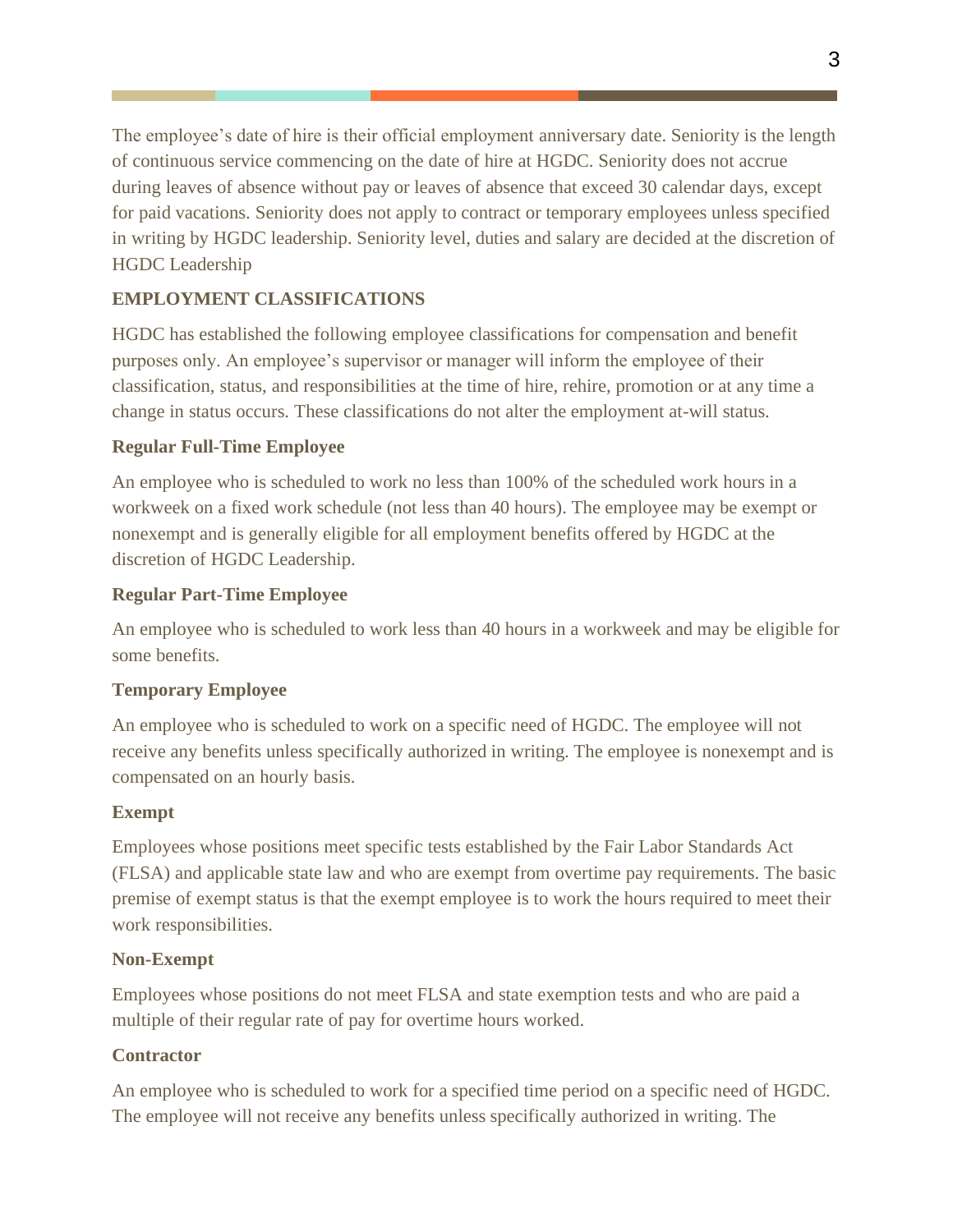employee is nonexempt and is compensated on an hourly basis or a percentage agreed upon by HGDC Management. Most contractors start at 50% commission.

#### **PERSONNEL RECORDS**

HGDC will maintain various employment files while individuals remain an employee of HGDC. These files will be properly expunged upon termination of employment. Examples of these files are employee personnel files, attendance files, I-9 files and files for medical purposes. If any changes with respect to personal information, such as a change in home address and telephone number or a change of name occur, employees are required to notify HGDC Management so the appropriate updates can be made to the files. HGDC will take reasonable precautions to protect employee files and employee personally identifiable information in its records

Employee files have restricted access. Employees, their supervisor or manager, or their designated agents, may have access to those personnel files. In the event that an employee wishes to review their personnel file, they must do so in the presence of a supervisor or manager. Employees may review their personnel file by making a written request to their supervisor or manager. The written request will become a permanent part of the personnel file.

#### **EMPLOYEE REFERENCES**

HGDC makes strict provisions regarding information provided to people outside of the company for current and former employees. This information is restricted to the employment dates and positions held while at HGDC for that person. This is done to protect HGDC and its employees. This information will only be released by authorized management.

#### **REVISIONS TO HANDBOOK**

This employee handbook is our attempt to keep you informed of the terms and conditions of your employment, including Company policies and procedures. The handbook is not a contract. The Company reserves the right to revise, add, or delete from this handbook as it determines to be in its best interest. When changes are made to the policies and guidelines contained herein, we will endeavor to communicate them in a timely fashion, typically in a written supplement to the handbook or in a posting on company bulletin boards.

# <span id="page-4-0"></span>**2.0 MISSION STATEMENT**

HIS Grooming is the innovative name in Men's Grooming. Its foundation is built on the belief that today's man deserves more than just a haircut. He deserves an experience of professionalism and sophistication – mirroring his own life – in an environment that is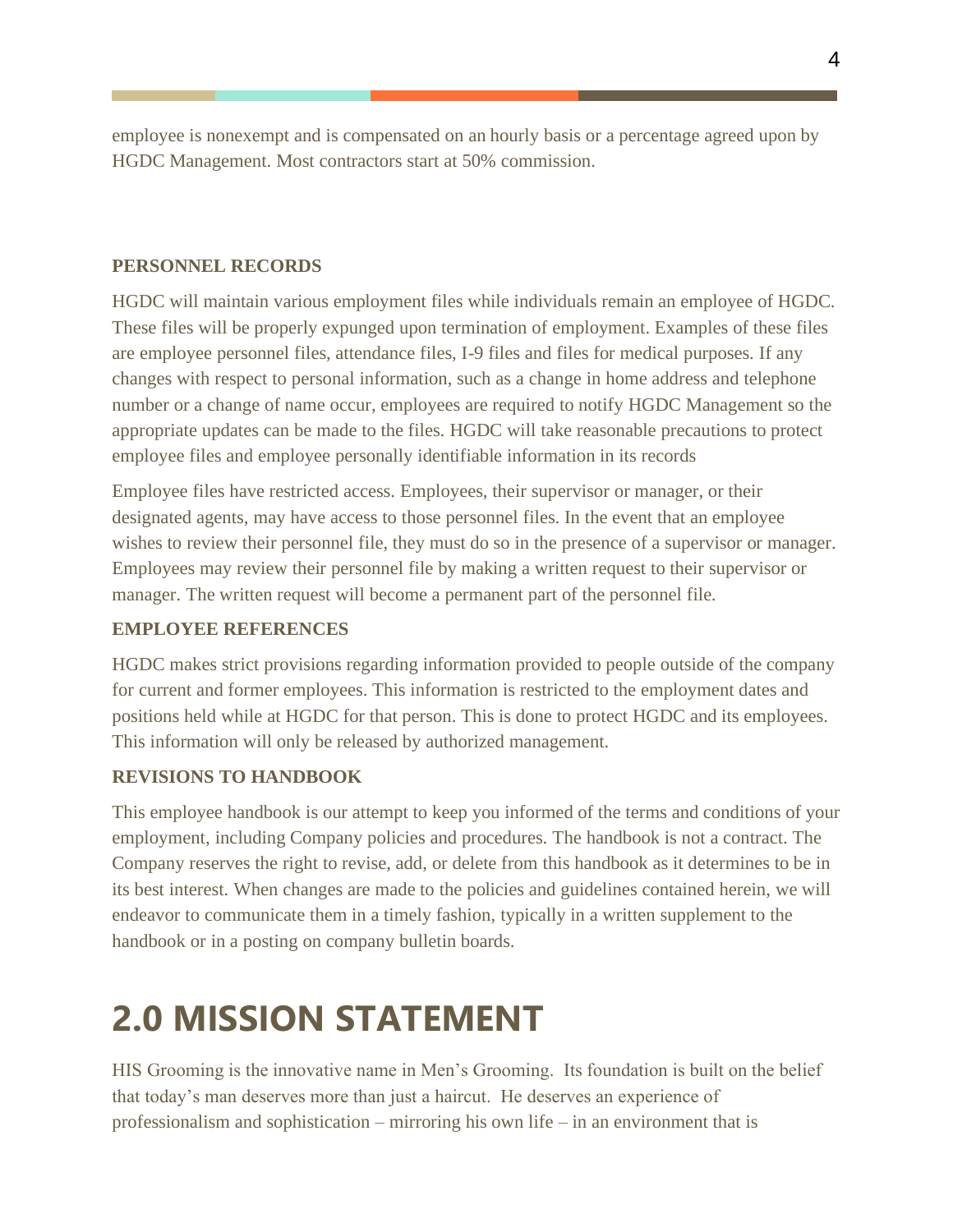exclusively tailored to him. HIS Grooming will be a business as distinctive and trend-setting as its clients – specifically those on Capitol Hill – offering personalized grooming services and high-end grooming products, while encapsulating the history, spirit, and rich essence of the traditional barbershop. Over the years, most gentlemen have compromised a good haircut with an experience in a salon, or a barbershop experience where the barbers are not trained to cut their specific hair type and texture, or lack overall professionalism. This is where HIS will step in the gap. The grooming technicians are all licensed and educated professionals that appreciate the lifestyle of the current business man, who is working hard to balance family, career, and life.

Our mission is to provide men with an experience they've been looking for and deserve; one that respects his time, his lifestyle, and the money he works hard for. Our clients seeing the value behind our services and ambiance are strategic in that it is what will help us set a new trend in men's grooming and grow as a company. The initial impression of HIS to the community is one that we want to get right the first time. Welcome to HIS Grooming.

### **3.0 COMPANY MODEL**

Many of today's men desire the traditional spa services, but are uncomfortable with visiting effeminate salons. The touches of leather and rich mahogany wood will create a strong, masculine atmosphere. Offering the perfect solution to this problem, clients will be welcomed into an environment that brings forth the elements of relaxation, proper grooming, and professionalism while receiving services of the highest quality. The intimate feel will encourage its clientele to be at ease with the concept that full-service grooming is no longer just for women.

The demand is higher than ever in our society right now and HIS sees a niche where we can provide a place of retreat from the continuing pressures of the job and home. The Capitol Hill business man is always on the go, so it is important for us to move with him. We will evolve the experience in the barber chair by not only providing a quality gentlemen's haircut, but also educating our clients on how to properly groom themselves and care for their hair, skin, and scalp, even when life takes them on the road.

#### **The Keys to success in our business are:**

**Education:** men are beginning to desire to take care of themselves more and more and we will be the voice which educates them on how to do so.

**Atmosphere:** we will service a large majority of working class men who have tight schedules to keep and are constantly moving. It is very important that our atmosphere become an oasis of relaxation and stress relief that provides an upscale, masculine feel.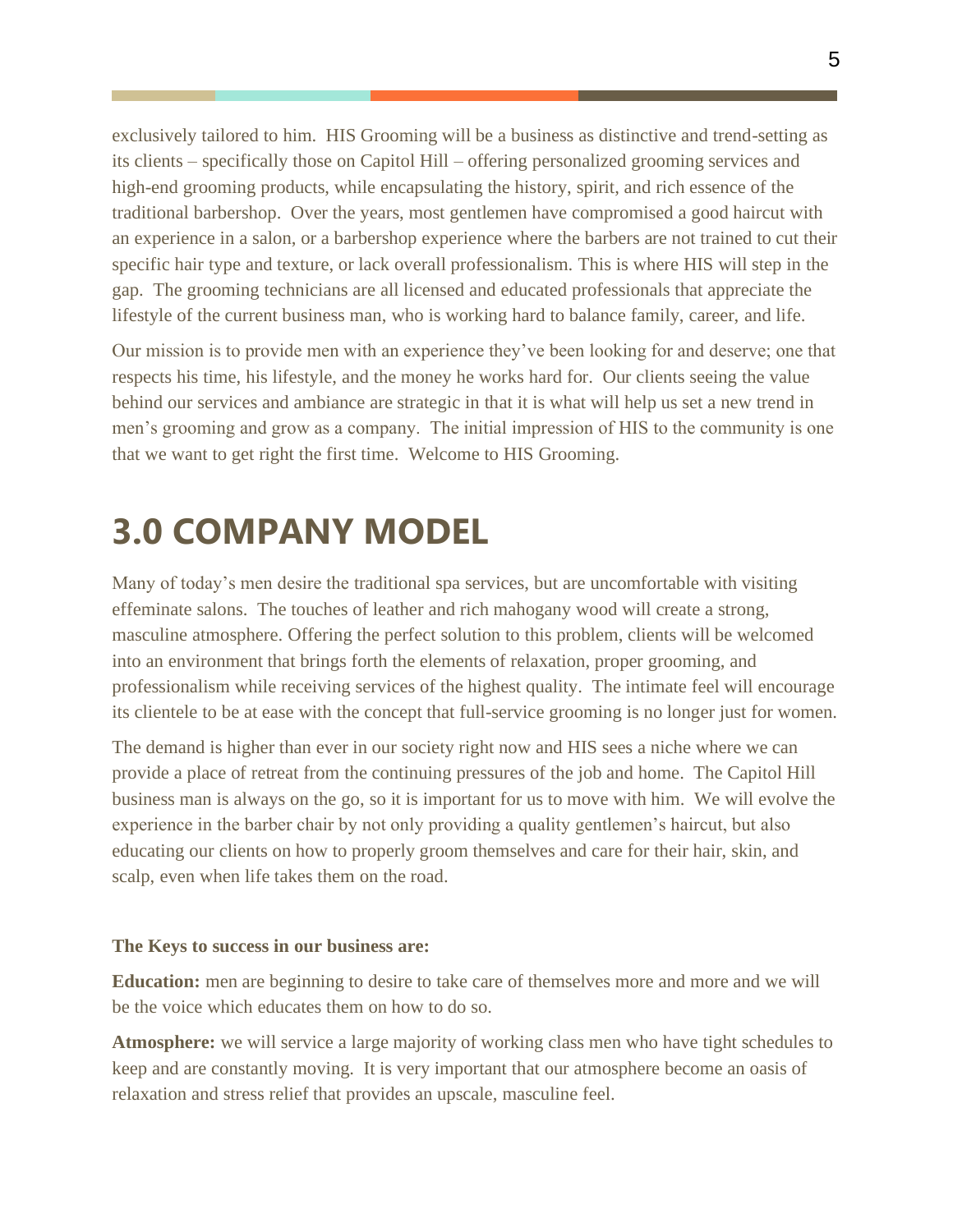**Efficiency:** time is very important to our guests, so effective communication is very important for people on the go. We will offer a full range of services delivered in a prompt and courteous manner.

**Diversity:** we are a place where all men of all cultures and ethnicities can feel comfortable and a sense of belonging and fellowship.

# <span id="page-6-0"></span>**4.0 ETHICS AND CODE OF CONDUCT**

#### **ETHICS CODE**

HGDC will conduct its business honestly and ethically wherever operations are maintained. We strive to improve the quality of our services, products, and operations and will maintain a reputation for honesty, fairness, respect, responsibility, integrity, trust, and sound business judgment. Our managers and employees are expected to adhere to high standards of business and personal integrity as a representation of our business practices.

We expect that officers, directors, and employees will not knowingly misrepresent the Company and will not speak on behalf of the Company unless specifically authorized. The confidentiality of trade secrets, proprietary information, and similar confidential commercially-sensitive information (i.e. financial or sales records/reports, marketing or business strategies/plans, product development, customer lists, patents, trademarks, etc.) about our Company or operations, or that of our customers or partners, is to be treated with discretion and only be disseminated on a need-to-know basis (see policies relating to privacy).

Violation of the Code of Ethics can result in discipline, up to and including termination of employment. The degree of discipline imposed may be influenced by the existence of voluntary disclosure of any ethical violation and whether or not the violator cooperated in any subsequent investigation.

# **5.0Equal Opportunity Statement**

Our Company is committed to the principles of equal employment. We are committed to complying with all federal, state, and local laws providing Equal Employment Opportunities, and all other employment laws and regulations. It is our intent to maintain a work environment which is free of harassment, discrimination, or retaliation because of sex, gender, race, religion, color, national origin, physical or mental disability, genetic information, marital status, age, sexual orientation, gender identity, military service, veteran status, or any other status protected by federal, state or local laws. The Company is dedicated to the fulfillment of this policy in regard to all aspects of employment, including but not limited to recruiting, hiring, placement, transfer,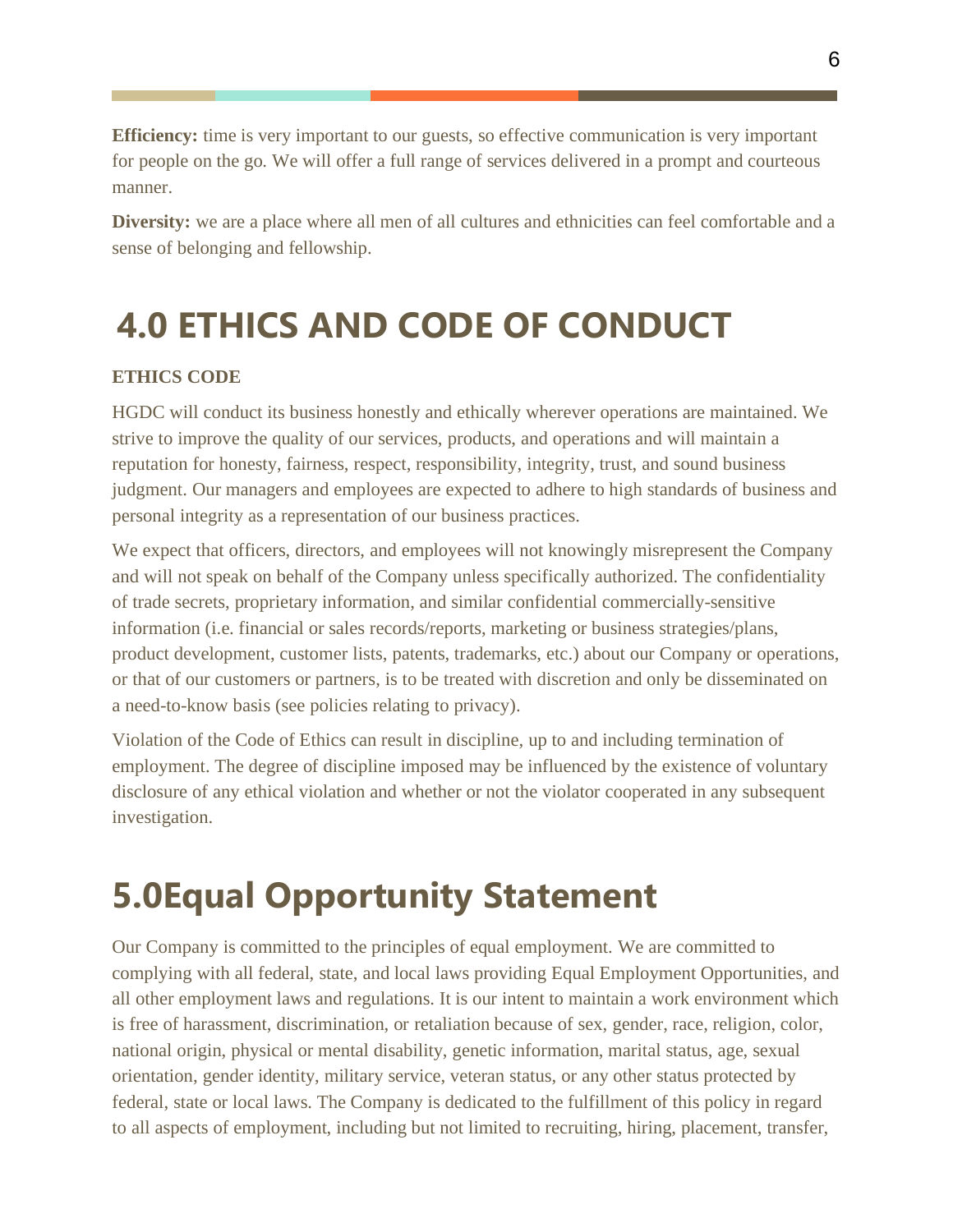training, promotion, rates of pay, and other compensation, termination and all other terms conditions and privileges of employment.

The Company will conduct a prompt and thorough investigation of all allegations of discrimination, harassment, or retaliation, or any violation of the Company's Equal Employment Opportunity Policy in a confidential manner. The Company will take appropriate corrective action, if and where warranted. The Company prohibits retaliation against any employee who provides information about, complains, or assists in the investigation of any complaint of discrimination or violation of the Company's Equal Employment Opportunity Policy.

We are all responsible for upholding the Company's Equal Employment Opportunity policy and any claimed violations of that policy should be brought to the attention of your manager and/or human resource personnel.

#### **Policy Against Workplace Harassment**

HGDC has a strict policy against all types of workplace harassment, including sexual harassment and other forms of workplace harassment based upon an individual's sex, gender, race, religion, color, national origin, physical or mental disability, marital status, age, sexual orientation, gender identity or any other status protected by federal, state or local laws. All forms of harassment of, or by, employees, vendors, visitors, customers, and clients are strictly prohibited and will not be tolerated.

#### **Sexual Harassment**

Sexual harassment is defined as unwelcome sexual advances, requests for sexual favors, and other verbal or physical conduct of a sexual nature when

A. submission to such conduct is made either explicitly or implicitly as a term or condition of an individual's employment

B. submission to, or rejection of such conduct by an individual is used as the basis for employment decisions affecting such individual or

C. such conduct has the purpose or effect of unreasonably interfering with an individual's work performance or creating an intimidating, hostile or offensive work environment.

While it is not possible to identify each and every act that constitutes or may constitute sexual harassment, the following are some examples of sexual harassment are provided below:

- a) unwelcome requests for sexual favors;
- b) lewd or derogatory comments or jokes;
- c) comments regarding sexual behavior or the body of another employee;
- d) sexual innuendo and other vocal activity such as catcalls or whistles;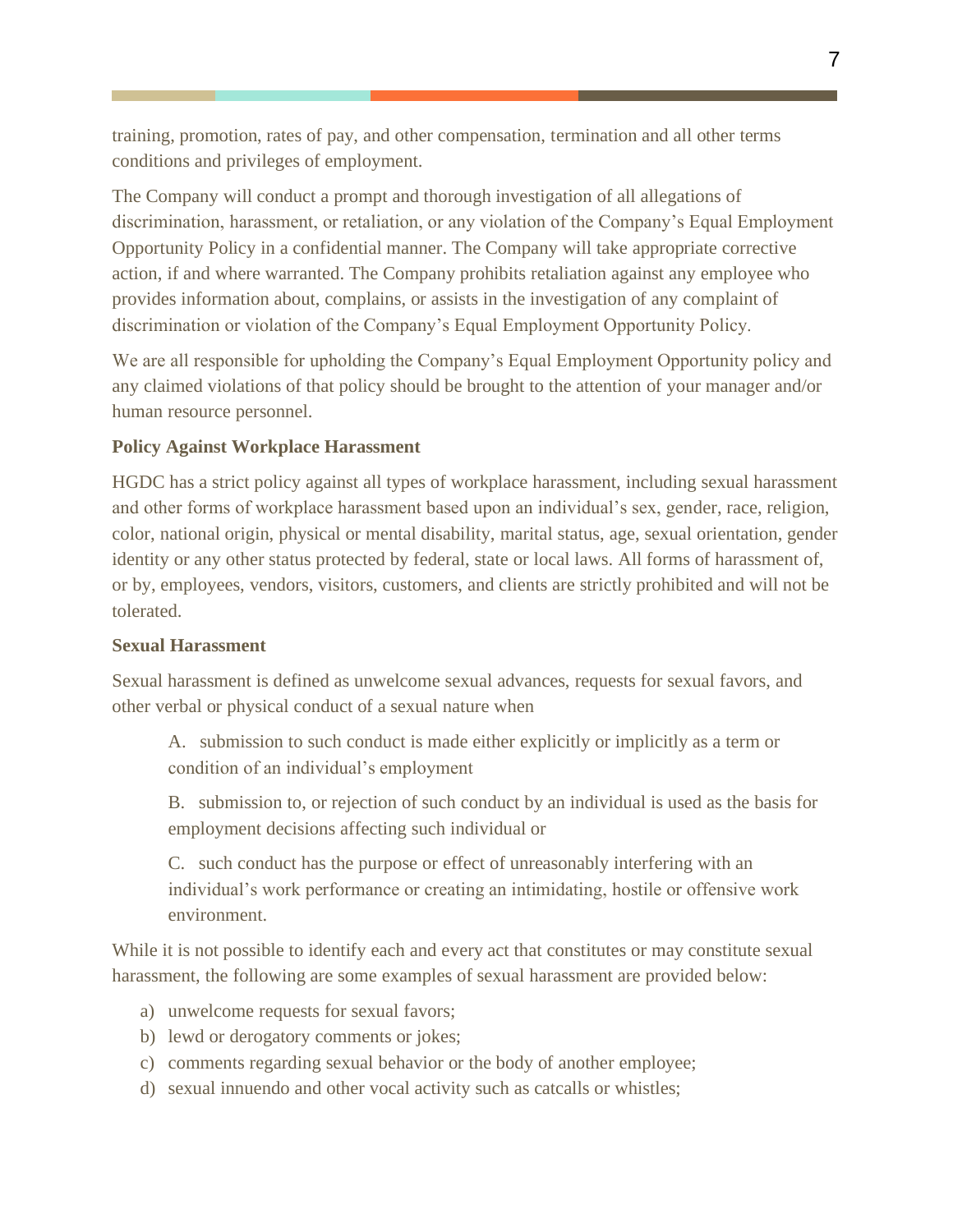- e) obscene letters, notes, emails, invitations, photographs, cartoons, articles, or other written or pictorial materials of a sexual natures;
- f) repeated requests for dates after being informed that interest is unwelcome;
- g) retaliating against an employee for refusing a sexual advance or reporting an incident of possible sexual harassment to HGDC or any government agency;
- h) offering or providing favors or employment benefits such as promotions, favorable evaluations, favorable assigned duties or shifts, etc., in exchange for sexual favors; and
- i) any unwanted physical touching or assaults, or blocking or impeding movements.

#### **Other Harassment**

Other workplace harassment is often verbal or physical conduct that insults or shows hostility or aversion towards an individual because of the individual's sex, gender, race, religion, color, national origin, physical or mental disability, marital status, age, sexual orientation or any other status protected by federal, state or local laws.

Again, while it is not possible to list all the circumstances that may constitute other forms of workplace harassment, the following are some examples of conduct that may constitute workplace harassment: (a) the use of disparaging or abusive words or phrases, slurs, negative stereotyping, or threatening, intimidating or hostile acts that relate to the above protected categories; (b) written or graphic material that insults, stereotypes or shows aversion or hostility towards an individual or group because of one of the above protected categories and that is placed on walls, bulletin boards, email, voicemail, or elsewhere on the Company's premises, or circulated in the workplace; and (c) a display of symbols, slogans, or items that are associated with hate or intolerance towards any select group.

#### **Reporting Discrimination and Harassment**

Any employee who feels that he or she has witnessed, or been subject to, any form of discrimination or harassment is required to immediately notify their supervisor, Human Resources manager, or other manager at the Company.

HGDC prohibits retaliation against any employee who provides information about, complains, or assists in the investigation of any complaint of harassment or discrimination. We will promptly and thoroughly investigate any claim and take appropriate action where we find a claim has merit. Discipline for violation of this policy may include, but is not limited to reprimand, suspension, demotion, transfer, and discharge. If the Company determines that harassment or discrimination occurred, corrective action will be taken to effectively end the harassment. As necessary, the Company may monitor any incident of harassment or discrimination to assure the inappropriate behavior has stopped. In all cases, the Company will follow up as necessary to ensure no retaliation for making a complaint or cooperating with an investigation.

#### **DISABILITY ACCOMMODATION**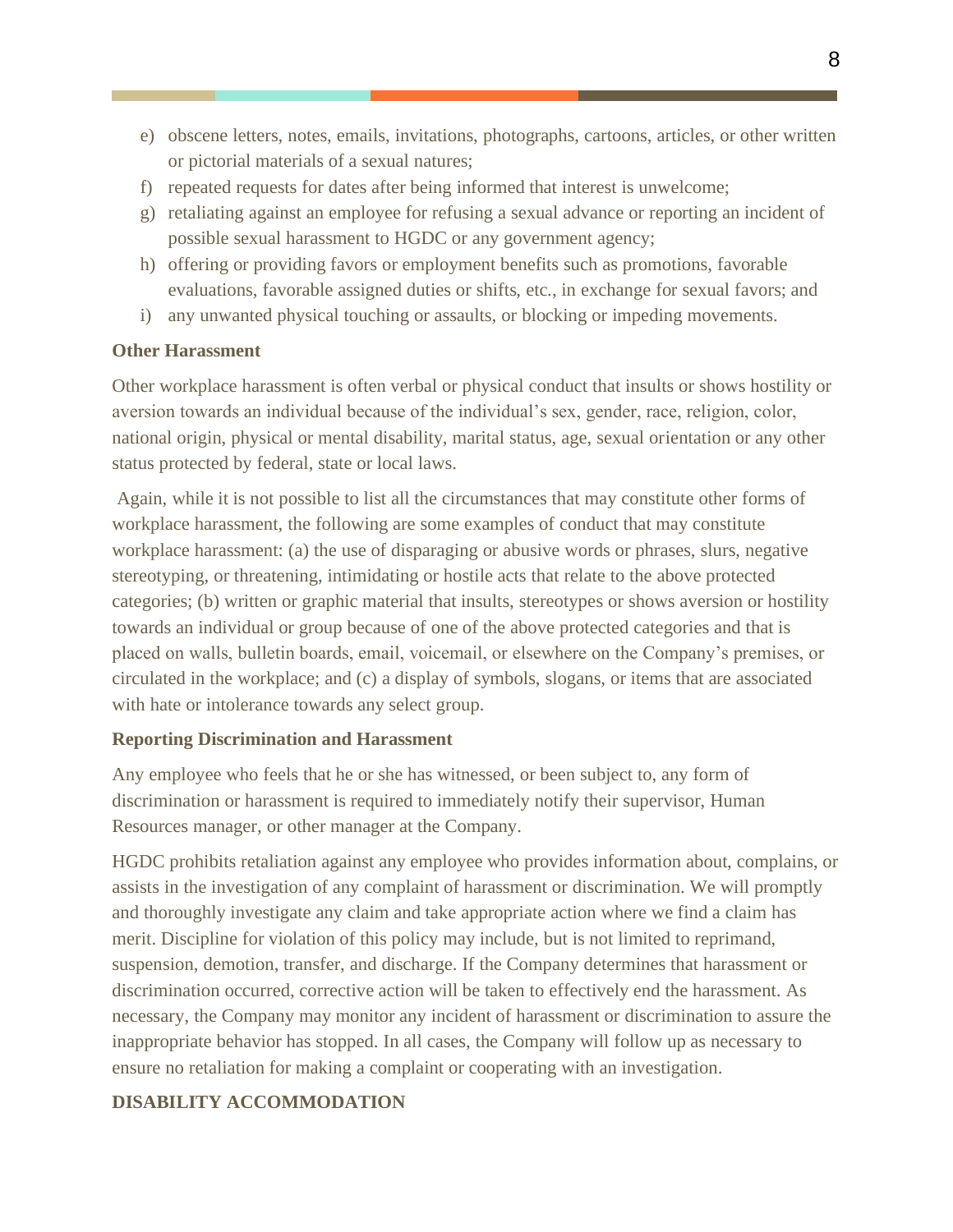The Company complies with federal and state disability regulations, including the Americans with Disabilities Act (ADA). Qualified applicants or employees who inform the Company of a physical or mental disability requiring accommodation in order for them to perform the essential functions of their jobs should inform his or her supervisor of this so that we can together discuss what accommodations are available and appropriate.

Procedure for reasonable accommodation requests:

A. Employee advises supervisor of the need for accommodation. Employee completes a Request for Accommodation form and gives it to his or her supervisor.

B. The accommodation request will be discussed with the employee and the employee's manager(s).

C. The employee may be required to provide documentation supporting a disability, including medical certification.

D. If a reasonable appropriate accommodation is readily available, the request will be approved and the accommodation implemented.

E. If an accommodation is not readily ascertainable, the matter will be pursued further with assistance from appropriate external resources.

The Company will consider the request but reserves the right to offer its own accommodation to the extent permitted by law. Some, but not all, of the factors that the Company will consider are cost, the effect that an accommodation will have on current established policies, and the burden on operations — including other employees — when determining a reasonable accommodation.

#### **RELIGIOUS ACCOMMODATION**

HGDC is dedicated to treating the religious diversity of all our employees equally and with respect. Employees may request an accommodation when their religious beliefs causes a deviation from HGDC's dress code, schedule, basic job duties, or other aspects of employment. The Company will consider the request but reserves the right to offer its own accommodation to the extent permitted by law. Some, but not all, of the factors that the Company will consider are cost, the effect that an accommodation will have on current established policies and the burden on operations, including other employees, when determining a reasonable accommodation. At no time will the Company question the validity of a person's belief.

#### **PROOF OF CITIZENSHIP**

All new hires and current employees are required by federal law to verify their identity and eligibility to work in the United States. You will be required to complete federal Form I- 9 on the first day of employment. If this form and verification of employment eligibility is not completed during the first three days of employment, we are required by law to terminate your employment.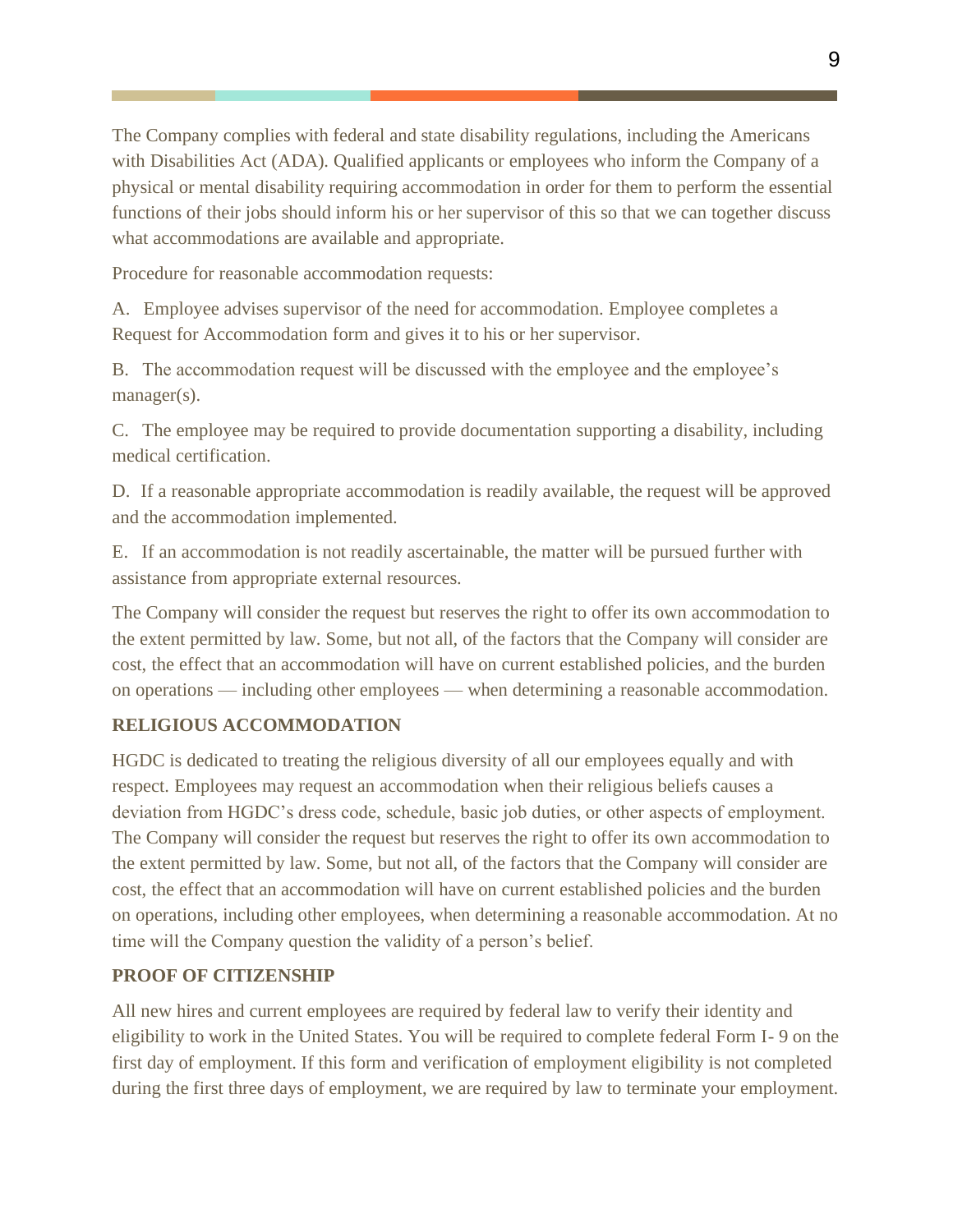If you are currently employed and have not complied with this requirement or if your status has changed, please inform your supervisor.

# <span id="page-10-0"></span>**6.0 WAGE AND HOUR POLICIES**

#### **INTRODUCTION**

An employee's pay depends on a wide range of factors, including pay scale surveys, individual effort, profits, and market forces. If you have any questions about your compensation, including matters such as paid time off, commissions, overtime, benefits, or paycheck deductions, please speak with your supervisor or Human Resources.

#### **PAY PERIOD**

The standard pay period is weekly for all employees. Pay dates are on every Friday. Should any pay period fall on a holiday, you will be paid on the preceding workday or the next following business day. Special provisions may be required from time to time if holidays fall on paycheck dates.

#### **PAYCHECK DEDUCTIONS**

#### **Employees- Only Applies**

The Company is required by federal and state law to make certain deductions from your paycheck. This includes federal income tax, state income and unemployment tax, and FICA contributions (Social Security and Medicare) as well as any other deduction required under state or federal law. The amount of your tax deductions will depend on your earnings and the number of exemptions you list on your W4 Form. If at any time you do not believe that your paycheck is accurate, please contact the payroll office. Paychecks for part-time or temporary employees are typically mailed on distribution day or are available from your supervisor when pre-arranged if no direct deposit is established

**Employees:** Deductions are also taken for your health/life insurance co-pays, as well as pension contributions. Any questions about your paycheck should be directed to your supervisor or the Accounting Department.

#### **DIRECT DEPOSIT**

We encourage all employees to enroll in direct deposit. If you would like to take advantage of direct deposit, ask the Human Resources Director or your manager for an application form. Typically, the bank will begin the direct deposit of your payroll within 30 calendar days after you submit your completed application.

#### **ATTENDANCE POLICY**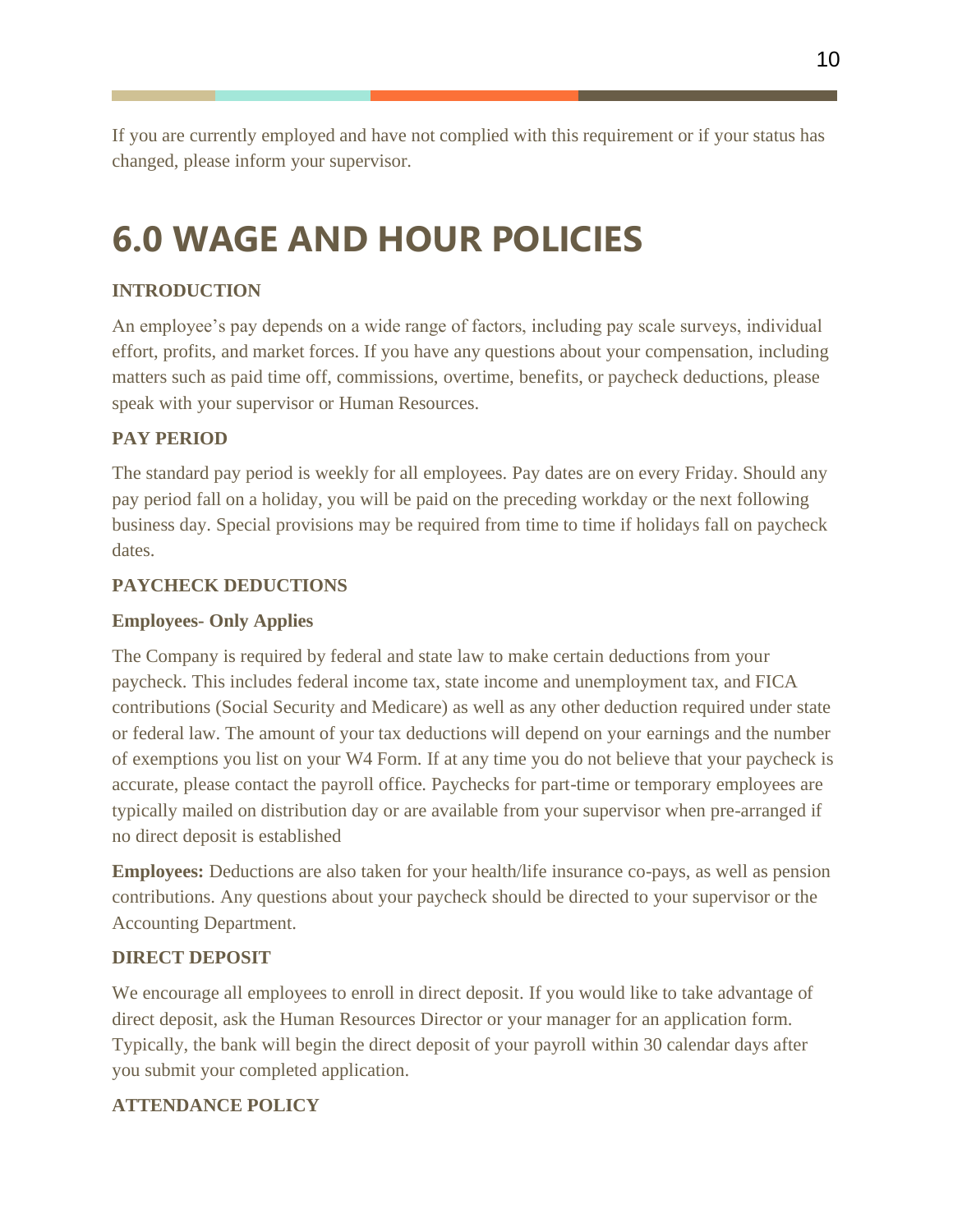If you know ahead of time that you will be absent, provide reasonable advance notice to your supervisor. Employees may be required to provide documentation of any medical or other excuse for being absent or late.

Lateness is not tolerated and is grounds for discipline, up to termination. Everyone is required to arrive approximately 30 minutes prior to the start of their shift. If there is an emergency, please inform your supervisor immediately. HGDC reserves the right to make a discretionary decision based on the situation

Absences resulting from approved leave, vacation, or legal requirements are exceptions to the policy.

#### **JOB ABANDONMENT**

If an employee fails to show up for work or call in with an acceptable reason for the absence for a period of three consecutive days, he or she will be considered to have abandoned his or her job and voluntarily resigned from the company.

# **7.0 PERFORMANCE, DISCIPLINE, LAYOFF, AND TERMINATION**

#### **PAY RAISES**

Depending on the Company's financial health and other factors, efforts will be made to give pay raises consistent with Company profitability, job performance, and the consumer price index. HGDC may also make individual pay raises based on merit or due to a change of job position.

#### **TRANSFER**

HGDC may transfer your employment from one position to another with or without notice, as required by production or service needs, or upon request by an employee and management approval. Transfers in excess of 90 days may be considered final and your paycheck may be increased or decreased consistent with the pay scale for your new position.

#### **WORKFORCE REDUCTIONS (LAYOFFS)**

If necessary based upon the needs of the business, management may decide to implement a reduction in force (RIF). We acknowledge that RIFs can be a trying experience for management and employees alike, and the Company will make its best effort to make sound business decisions while acknowledging the needs of its workforce.

#### **STANDARDS OF CONDUCT**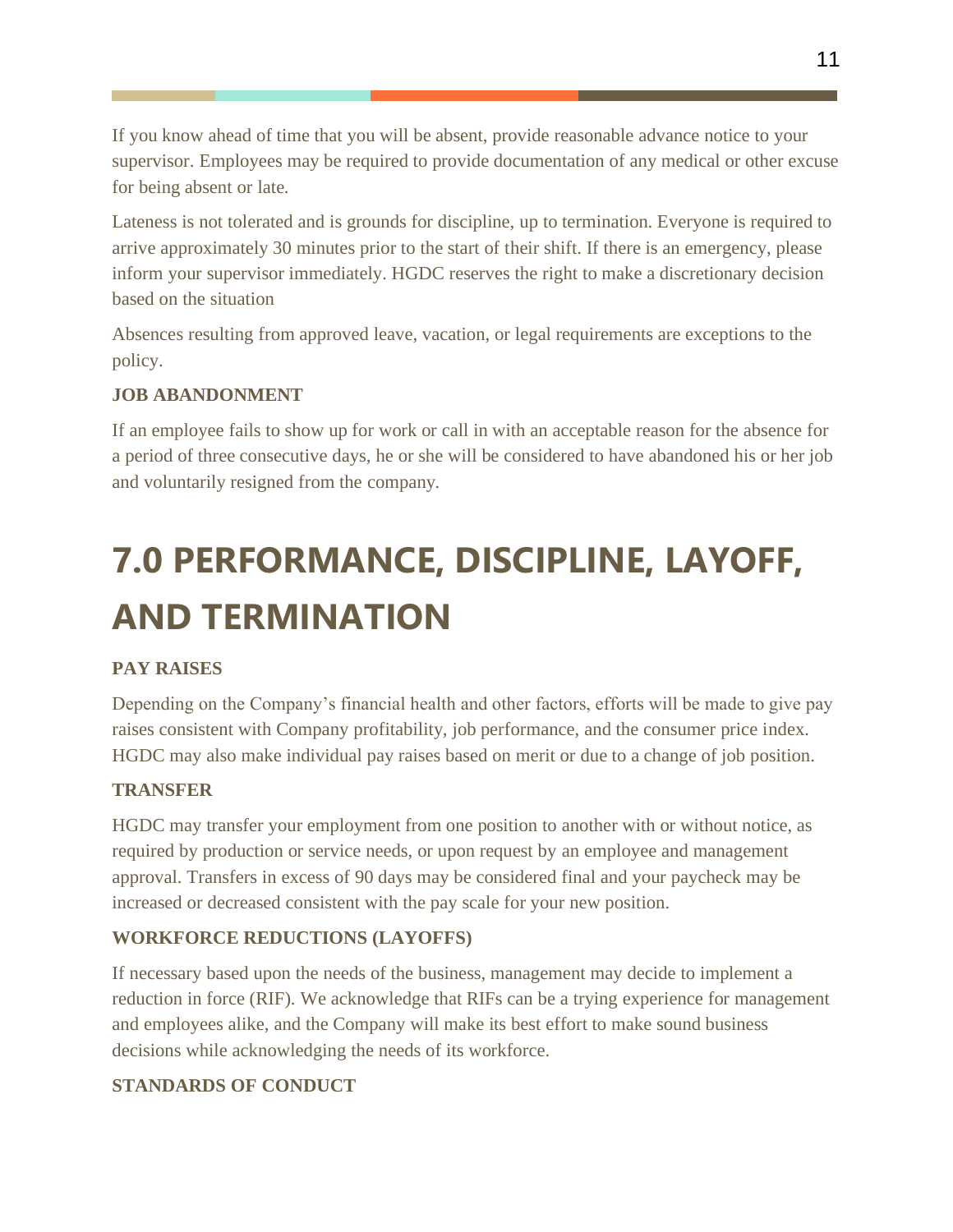HGDC wishes to create a work environment that promotes job satisfaction, respect, responsibility, integrity, and value for all of our employees, clients, customers, and other stakeholders. Every employee has a shared responsibility toward improving the quality of our work environment. By deciding to work at this Company, you agree to follow the Company's rules.

While it is impossible to list every item that could be considered misconduct in the workplace, what is outlined here is a list of common-sense infractions that could result in discipline, up to and including immediate termination of employment. This policy is not intended to limit the Company's right to discipline or discharge employees for any reason permitted by law. In fact, while we value our employees, the Company retains the right to terminate an employee on an "at-will" basis.

#### **Examples of inappropriate conduct include:**

1. Violation of the policies and procedures set forth in this handbook.

2. Violations of the HGDC Shop Protocols

3. Possessing, using, distributing, selling, or negotiating the sale of illegal drugs or other controlled substances.

4. Being under the influence of alcohol during working hours on Company property (including Company vehicles), or on Company business.

5. Inaccurate reporting of the hours worked by you or any other employee.

6. Providing knowingly inaccurate, incomplete or misleading information when speaking on behalf of the Company or in the preparation of any employment related documents including, but not limited to, job applications, personnel files, employment review documents, intra-Company communication or expense records.

7. Taking or destroying Company property.

8. Possession of potentially hazardous or dangerous property such as firearms, weapons, chemicals, etc., without prior authorization.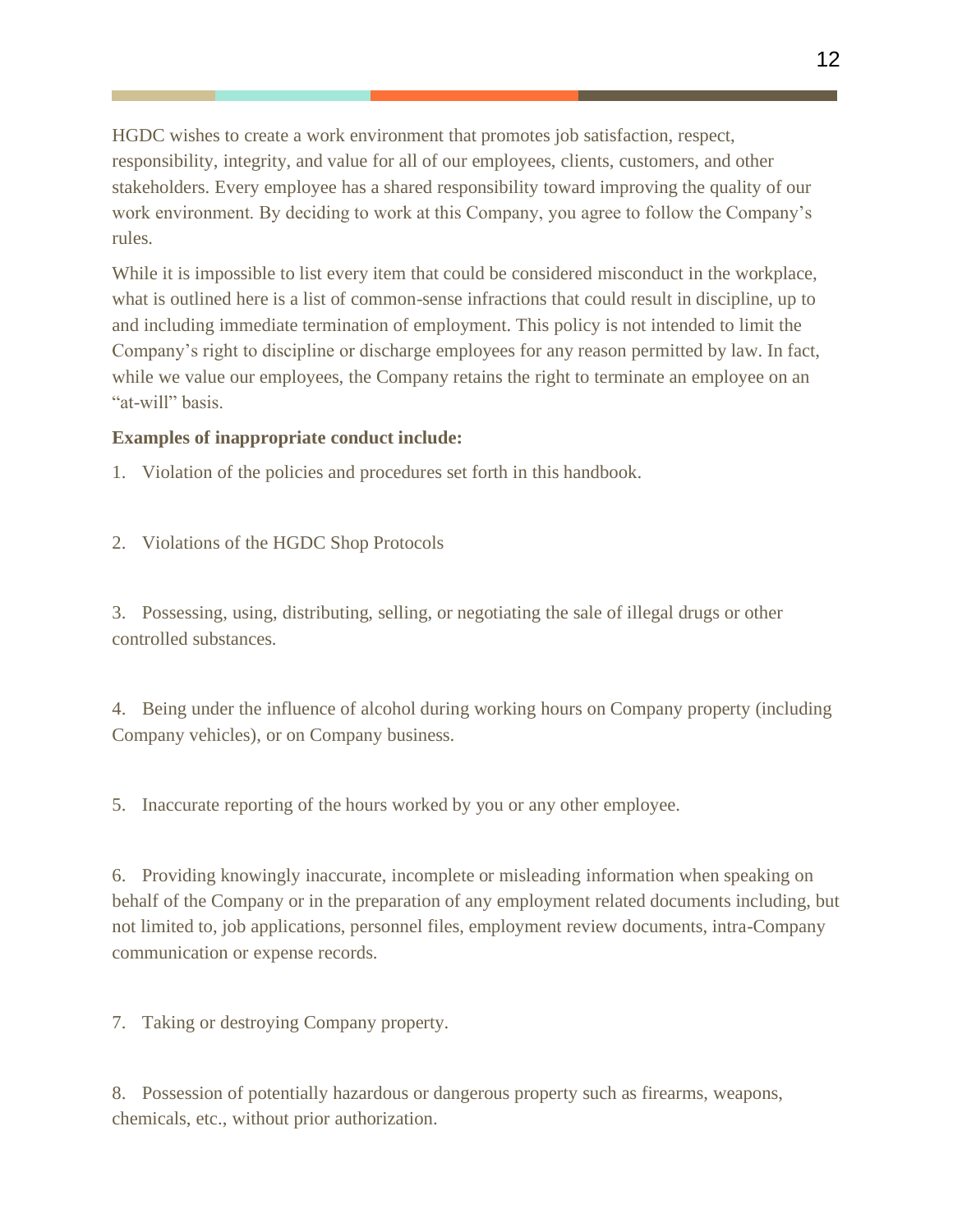9. Fighting with, or harassment (as defined in our EEO policies) of, any fellow employee, vendor, or customer.

10. Unauthorized or excessive use of Company property or the property of any visitor, customer, or fellow employee. This includes, but is not limited to, vehicles, supplies, telephones, mail, and computers.

11. Disclosure of Company trade secrets and proprietary and confidential commercially-sensitive information (i.e. financial or sales records/reports, marketing or business strategies/plans, product development, customer lists, patents, trademarks, etc.) of the Company or its customers, contractors, suppliers, or vendors.

12. Refusal or failure to follow directions or to perform a requested or required job task.

13. Refusal or failure to follow safety rules and procedures.

14. Excessive tardiness or absences.

15. Solicitation of fellow employees on the Company premises during working time (i.e. when either employee involved is supposed to be engaged in the performance of their assigned work duties as opposed to rest/break/meal periods).

16. Use of obscene or harassing (as defined by our EEO policies) language in the workplace.

17. Outside employment which interferes with your ability to perform your job at this Company.

18. Gambling on Company premises.

19. Lending keys or keycards to Company property to unauthorized persons.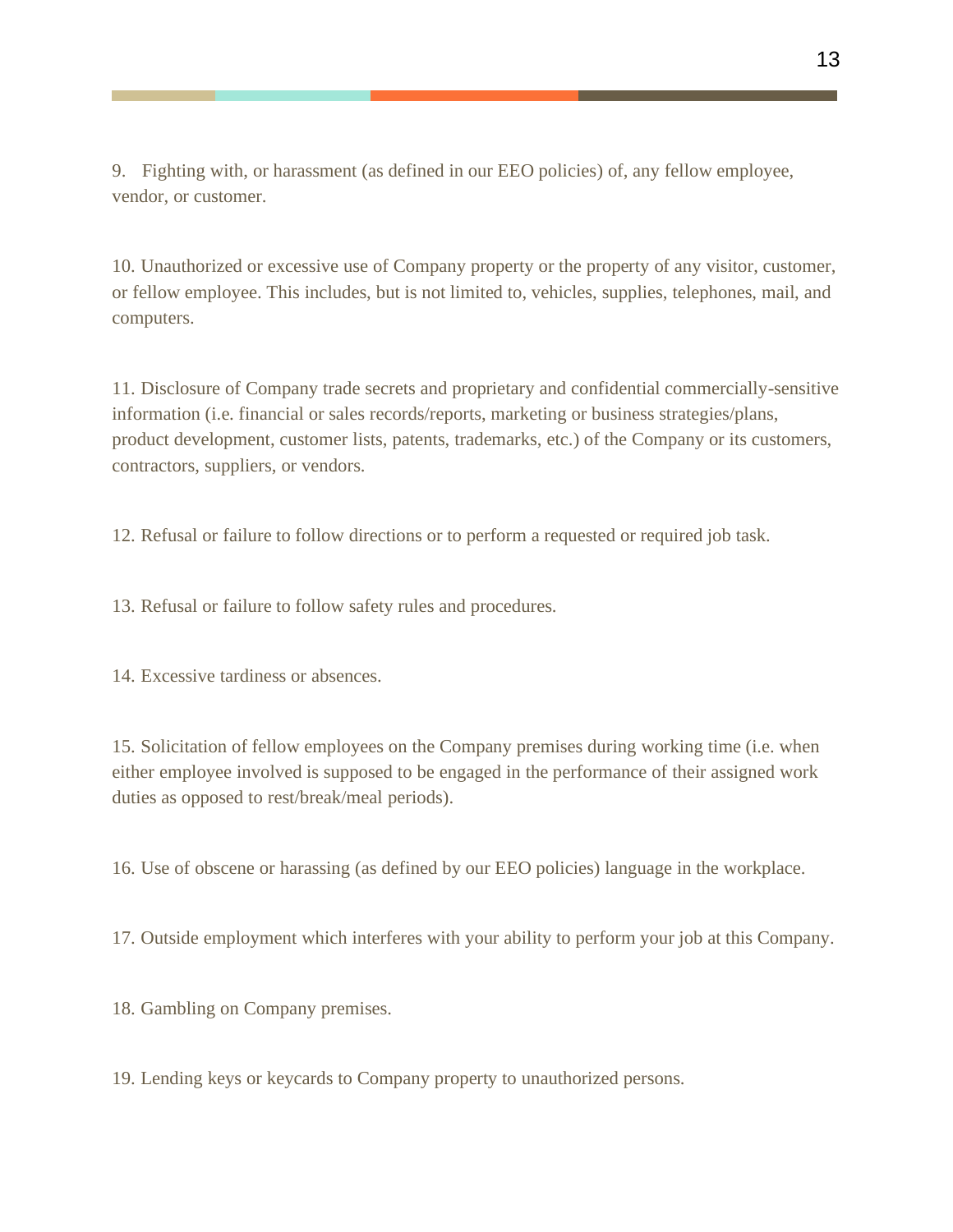20. Nothing in this policy is intended to limit employee rights under the National Labor Relations Act.

#### **CRIMINAL ACTIVITY/ARRESTS**

Involvement in criminal activity, whether on or off Company property, during employment may result in disciplinary action including suspension or termination of employment. Disciplinary action depends upon a review of all factors involved, including whether or not the employee's action was work-related, the nature of the act, or circumstances which adversely affect attendance or performance. Any disciplinary action is not dependent upon the disposition of any case in court.

Employees are expected to be on the job, ready to work, when scheduled. Inability to report to work as scheduled as a result of an arrest may lead to disciplinary action, up to and including termination of employment, for violation of an attendance policy or job abandonment.

Any disciplinary action taken will be based on information reasonably available. This information may come from witnesses, police, or any other source as long as management has reason to view the source as credible.

#### **DRUG AND ALCOHOL POLICY**

HGDC considers drug and alcohol abuse a serious matter which will not be tolerated. The company absolutely prohibits employees from using, selling, possessing, or being under the influence of illegal drugs, alcohol, or controlled substance or prescription drug not medically authorized while at their job, on Company property, or while on work time.

Therefore, it is the Company's policy that:

A. Employees shall not report to work under the influence of alcohol, illegal drugs, or any controlled substance or prescription drug not medically authorized.

B. Employees shall not possess or use alcohol, illegal drugs, or any controlled substance or prescription drug not medically authorized while on company property or on company business.

The Company recognizes that drug/alcohol testing is a necessary part of a comprehensive program to maintain a drug-free workplace. Accordingly, the Company reserves the right to require a drug or alcohol test of any employee after an accident or based upon reasonable suspicion. Reasonable suspicion includes, but is not limited to, physical evidence of use, giving the appearance of being under the influence, the causing of an accident, or a substantial drop off in work performance. Failure to take a requested test may lead to discipline, including possible termination of employment.

The Company also cautions against use of prescribed or over-the-counter medication which can affect an employee's ability to perform his or her job safely or the use of prescribed or over- the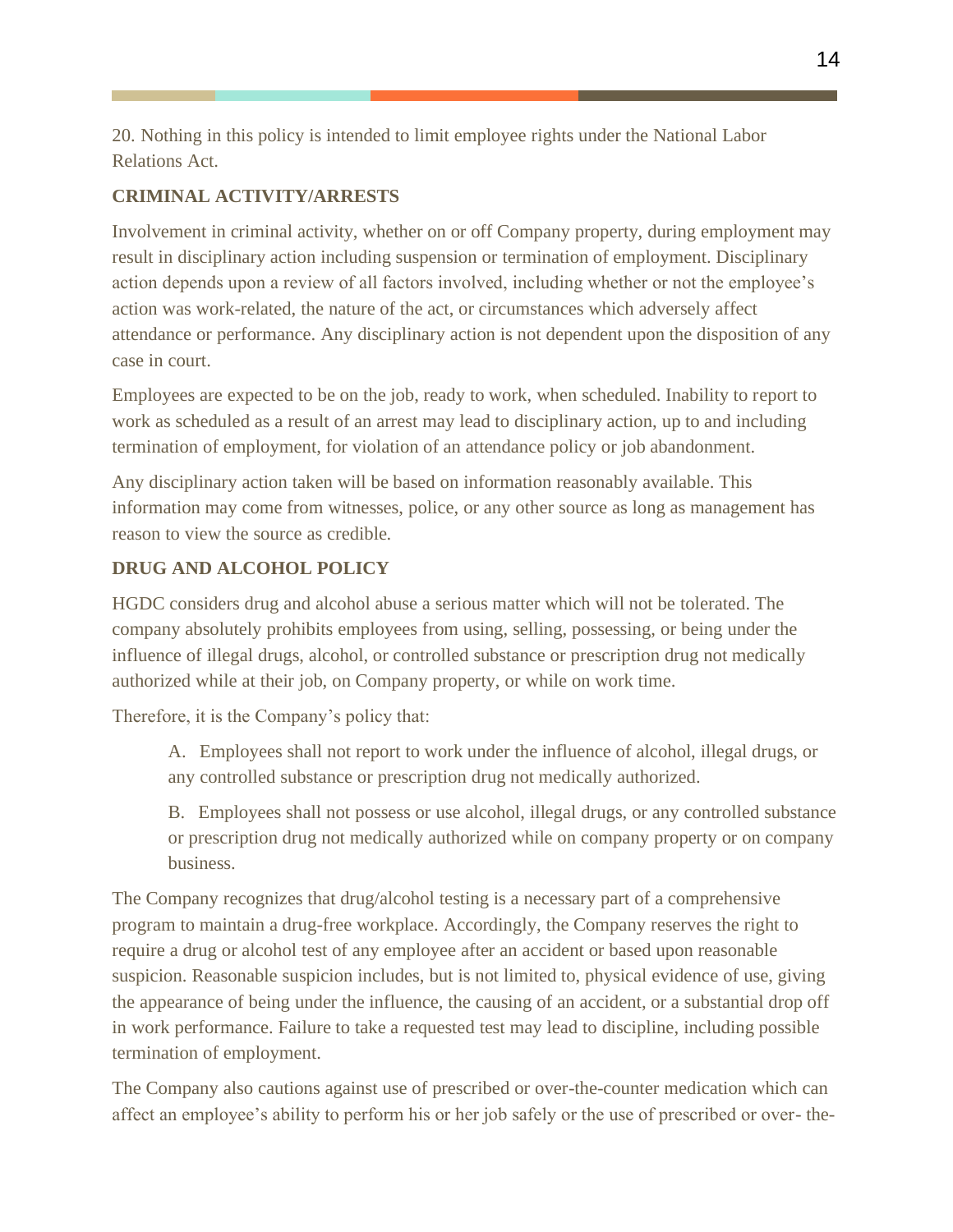counter medication in a manner violating the recommended dosage or instructions from the doctor.

Employees must have a valid prescription for any prescription medication used by employees while working for the Company. Please inform your supervisor prior to working under the influence of a prescribed or over- the-counter medication that may affect your ability to perform your job safely. If the Company determines that the prescribed or over -the-counter medication does not pose a safety risk, you will be allowed to work. Failure to comply with these guidelines concerning prescription or over-the-counter medication may result in disciplinary action, up to and including termination of employment.

#### **Violations**

A violation of this policy will result in disciplinary action up to and including termination of employment. The refusal to submit to a drug or alcohol test as provided for in this policy, or refusal to sign a consent form, will be subject to discipline including termination of employment.

#### **Americans with Disabilities Act**

In addition to complying with the federal Drug-Free Workplace Act of 1988, HGDC must comply with the requirements of the Americans with Disabilities Act of 1990 (ADA). Individuals who currently use drugs illegally are not individuals with disabilities protected under the ADA when an employer takes action because of their continued use of drugs. This includes people who use prescription drugs illegally as well as those who use illegal drugs. However, people who have been rehabilitated and do not currently use drugs illegally, or who are in the process of completing a rehabilitation program, may be protected by the ADA.

#### **Drug-Free Workplace Policy**

HGDC, in compliance with the federal Drug- Free Workplace Act of 1988, has adopted the following policy that must be adhered to as a condition of employment:

The unlawful use, possession, manufacture, dispensation, or distribution of controlled substances in all HGDC work locations is prohibited.

Any HGDC employee convicted of a criminal drug statute violation occurring in the workplace must notify his or her supervisor of the conviction within 5 days after the conviction. As required by the federal Drug-Free Workplace Act of 1988, HGDC must inform contracting or granting agencies of such convictions within 10 days after receiving notification from the employee or otherwise receiving notice of a conviction.

Upon receiving such notification, HGDC, in conjunction with the location concerned, will take all steps necessary to assure the proper conduct of sponsored projects and programs. If a decision is reached to allow the affected employee to continue employment with HGDC, the employee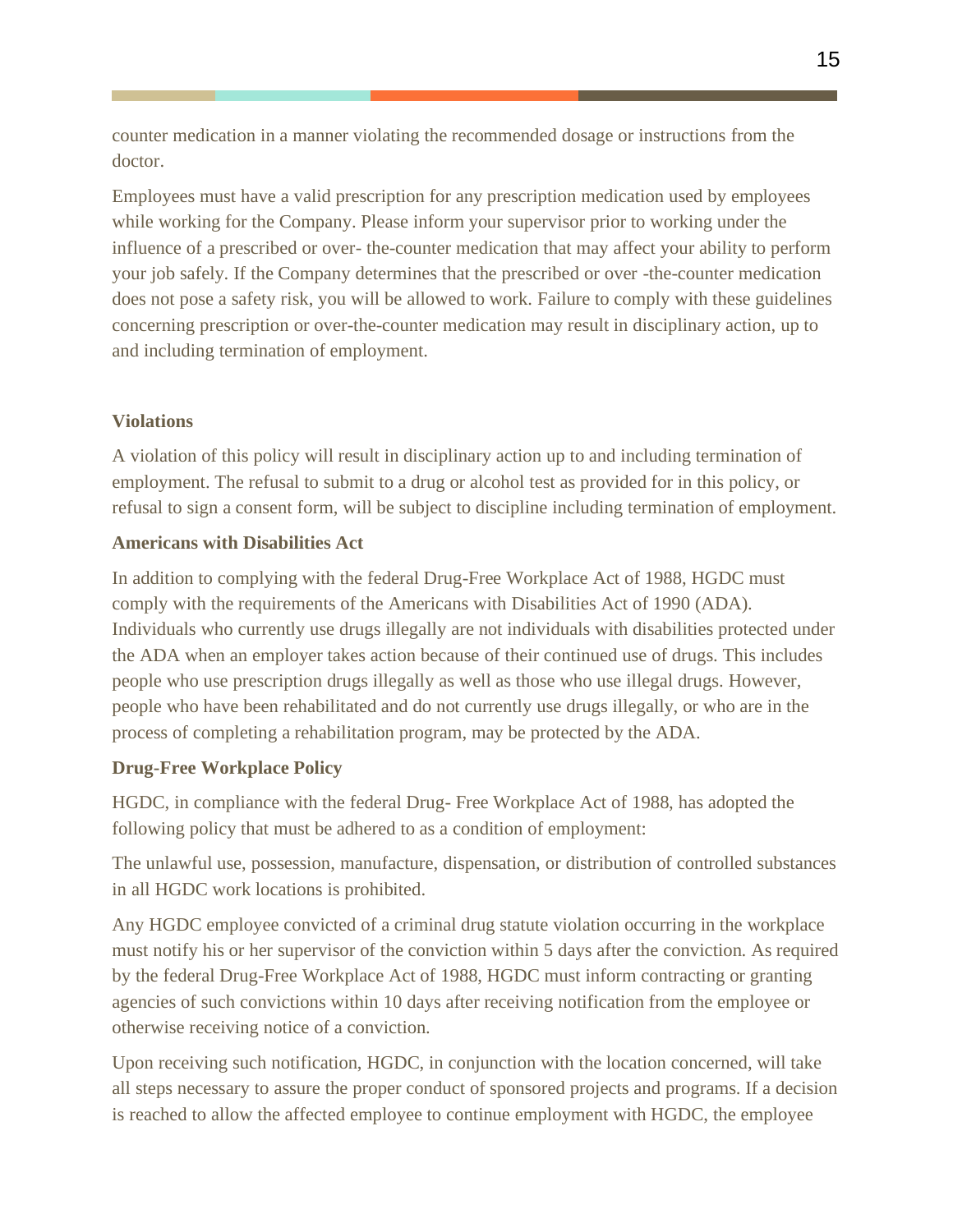must participate in and satisfactorily complete an approved drug abuse assistance or rehabilitation program. If you have any questions, you may contact the Human Resources Department

#### **DISCIPLINARY PROCESS**

Violation of Company policies or procedures may result in disciplinary action including demotion, transfer, leave without pay, or termination of employment. The Company encourages a system of progressive discipline depending on the type of prohibited conduct. However, the Company is not required to engage in progressive discipline and may discipline or terminate an employee where he or she violates the rules of conduct, or where the quality or value of the employee's work fails to meet expectations at any time. Again, any attempt at progressive discipline does not imply that your employment is anything other than on an "at will" basis.

In appropriate circumstances, management will provide the employee first with a verbal warning, then with one or more written warnings, and if the conduct is not sufficiently altered, eventual demotion, transfer, forced leave, or termination of employment. Your supervisor will make every effort possible to allow you to respond to any disciplinary action taken. Understand that while the Company is concerned with consistent enforcement of our policies, the Company is not obligated to follow any disciplinary or grievance procedure and that depending on the circumstances, employees may be disciplined or terminated without any prior warning or procedure.

#### **PROBLEM-SOLVING PROCEDURE**

We strive to provide a comfortable, productive, legal, and ethical work environment. To this end, the Company wants you to bring any problems, concerns, or grievances you have about the workplace to the attention of your supervisor and, if necessary, to Human Resources or upper level management. To help manage conflict resolution we have instituted the following problem solving procedure:

If you believe there is inappropriate conduct or activity on the part of the Company, management, its employees, vendors, customers, or any other persons or entities related to the Company, bring your concerns to the attention of your supervisor at a time and place that will allow the supervisor to properly listen to your concern. Most problems can be resolved informally through dialogue between you and your immediate supervisor. If you have discussed this matter with your supervisor before and do not believe you have received a sufficient response, or if you believe your supervisor is the source of the problem, we request you present your concerns to Human Resources or upper level management. Please indicate what the problem is, those persons involved in the problem, efforts you have made to resolve the problem, and any suggested solution you may have.

#### **OUTSIDE EMPLOYMENT**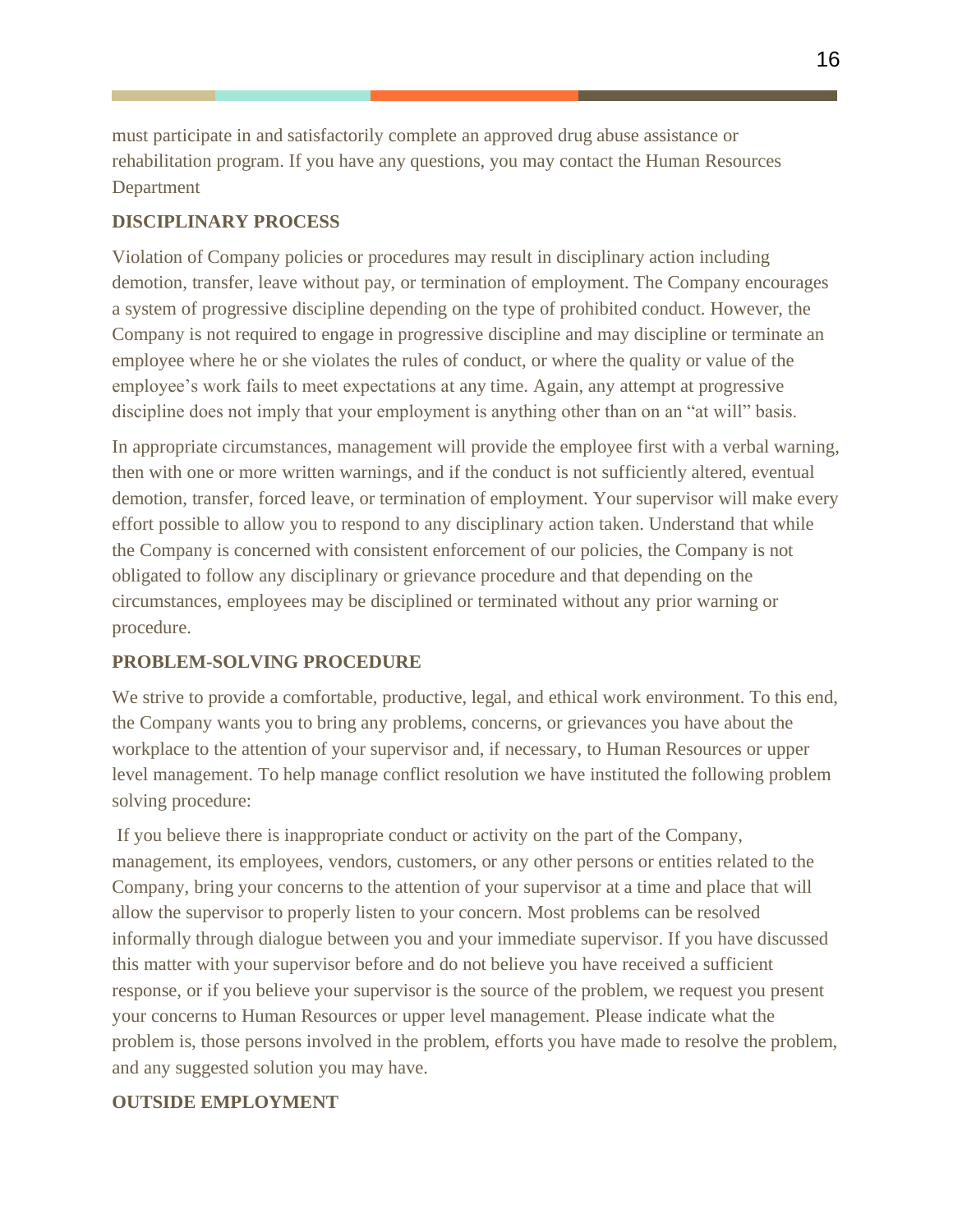Outside employment which creates a conflict of interest or which affects the quality or value of your work performance or availability at the Company is prohibited. The Company recognizes that employees may seek additional employment during off hours, but expects, in these cases, that any outside employment will not affect job performance, work hours, or scheduling, or otherwise adversely affect the employee's ability to effectively perform his or her duties. Any conflicts should be reported to your supervisor. Failure to adhere to this policy may result in discipline up to and including termination.

#### **EXIT INTERVIEW**

You may be asked to participate in an exit interview when you leave the Company. The purpose of the exit interview is to provide management with greater insight into employee relations and to avoid unnecessary employee claims. Your cooperation in the exit interview process is appreciated.

#### **POST-EMPLOYMENT REFERENCE POLICY**

The Company policy is to confirm dates of employment and job title only. With written authorization, the Company will confirm compensation. Please forward any requests for employment verification to Human Resources.

If the former employee is requested to provide a prospective employer with additional information by way of reference, the employee must sign a form that holds the Company and the prospective employer harmless from any claims related to any information provided in response to that reference.

# **8.0 MANAGEMENT TEAM**

#### **Jared M. Scott: Founder- Business Manager**

After receiving his Bachelor's Degree in Business Management and working in Corporate America for a few years, Jared chose to return to his roots in the barbershop and pursue his dream that started just about 15 years ago. Driven by the desire to influence the lives of the men in his community, he set his sights on higher ground and took on the established and prominent men of Washington DC; yet never forgetting the tutelage of his first teacher who taught him the tradition of the barbershop, the professionalism behind the chair, and the responsibility of being the first one in and the last one to leave. With a well-established clientele built over the past three years, Scott is set to redefine the barbershop experience into that of upscale grooming and become the major name in Men's Grooming on Capitol Hill.

#### **Management Contact Information:**

Jared Scott: 202-227-8593 or 202-714-1327/jmcutshair@gmail.com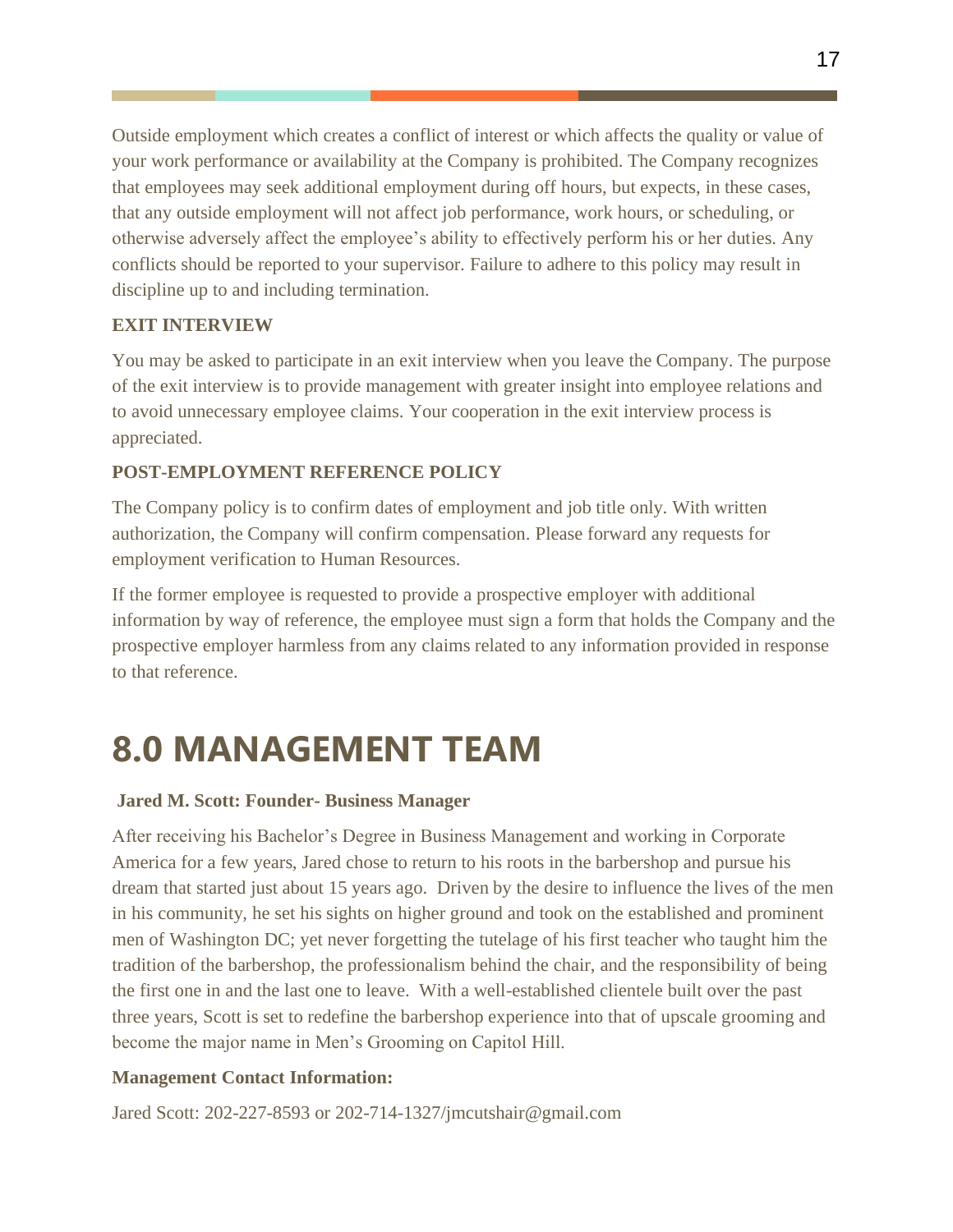# <span id="page-18-0"></span>**9.0 GENERAL POLICIES**

#### **TELECOMMUTING POLICY**

Telecommuting is defined as an employee regularly working a full or partial workday from home or some other alternate work site.

The company will make telecommuting available to certain employees when it benefits organizational and departmental needs. This option may not be available in some job classifications due to business needs. Each department manager will determine, in his or her discretion, which positions within the department are suitable for telecommuting.

Employees meeting eligibility requirements for telecommuting must submit a Telecommuting Agreement form to their immediate supervisor for departmental approval. Those granted a telecommuting arrangement will be subject to the same performance standards as if they were prior to telecommuting. Telecommuting work areas may be evaluated to ensure that appropriate safety standards are met. Telecommuting may be a reasonable accommodation, and if you are requesting telecommuting as a reasonable accommodation you should consult with Human Resources as soon as possible.

#### **PERSONNEL AND MEDICAL RECORDS**

The Company maintains a personnel file for every employee. Every effort will be made to keep your personnel records confidential. Access is on a "need-to-know" basis only. This includes, but is not limited to supervisors and others in management reviewing the file for possible promotion, transfer, or layoff. If an employee wishes to review his or her personnel he or she may do so after giving the Company reasonable notice. Inspection must occur in the presence of a Company representative.

#### **EMPLOYEE PRIVACY AND RIGHT TO INSPECT**

Company property, including but not limited to, lockers, phones, computers, tablets, iPads, desks, work place areas, vehicles, or machinery, remains under the control of the Company and is subject to inspection at any time, without notice to the employee, and without the employee's presence.

Employees should have no expectation of privacy in any of these areas. We assume no responsibility for the loss of, or damage to, any employee property maintained on Company premises including that kept in lockers, desks or barber stations.

#### **VOICEMAIL, EMAIL, AND INTERNET POLICY**

This Voicemail/Email/Internet Policy is intended to provide each employee of the Company with the guidelines associated with the use of the Company's voicemail/email/Internet system (the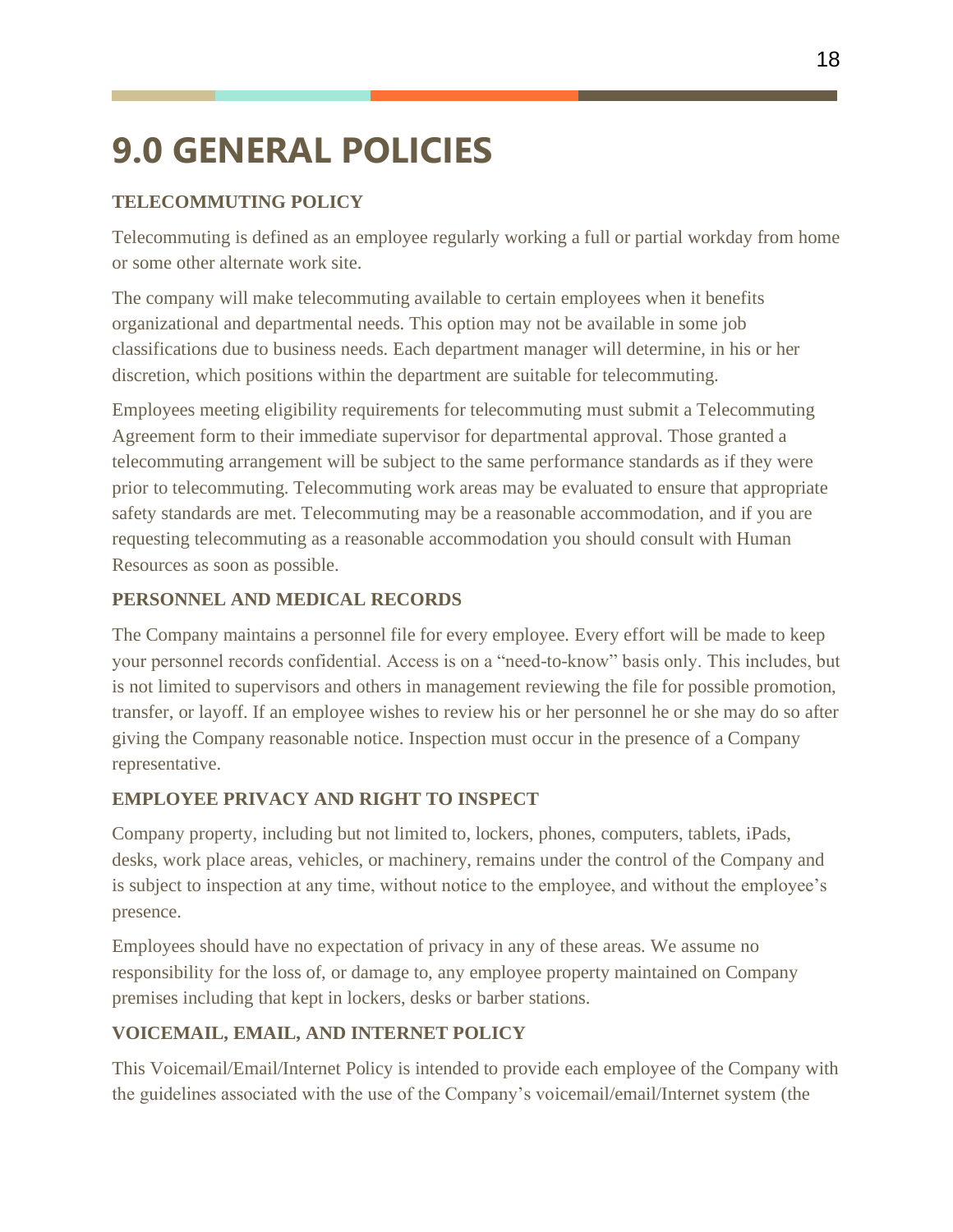system). This policy applies to all employees, contractors, vendors, partners, or associates, and any others accessing and/or using the Company's system through onsite or remote terminals.

#### **General Provisions**

The system and all data transmitted or received through the system, are the exclusive property of the Company. No individual should have any expectation of privacy in any communication over this system. Any individual permitted to have access to the Company's system will be given a voicemail, email and/or Internet address and/or access code, and will have use of the system, consistent with this policy.

The Company reserves the right to monitor, intercept, and/or review all data transmitted, received, or downloaded over the system. Any individual who is given access to the system is hereby given notice that the Company will exercise this right periodically, without prior notice and without the prior consent of the employee.

The Company's interests in monitoring and intercepting data include, but are not limited to: protection of Company trade secrets, proprietary, and similar confidential commerciallysensitive information (i.e. financial or sales records/reports, marketing or business strategies/plans, product development, customer lists, patents, trademarks, etc.); managing the use of the Company's computer system; and/or assisting the employee in the management of electronic data during periods of absence. No individual should interpret the use of password protection as creating a right or expectation of privacy. In order to protect everyone involved, no one can have a right or expectation of privacy with regards to the receipt, transmission or storage of data on the Company Voicemail/Email/Internet system.

Any employee who violates the policies in this handbook will be subject to corrective action, up to and including termination of employment. If necessary, the Company will also advise law enforcement officials of any illegal conduct.

#### **SOCIAL MEDIA POLICY**

At HGDC, we understand that social media can be a fun and rewarding way to share your life and opinions with family, friends and co-workers around the world. However, use of social media also presents certain risks and carries with it certain responsibilities. To assist you in making responsible decisions about your use of social media, we have established these guidelines for appropriate use of social media.

This policy applies to all associates who work for the Company.

In the rapidly expanding world of electronic communication, social media can mean many things. Social media includes all means of communicating or posting information or content of any sort on the Internet, including to your own or someone else's web log or blog, journal or diary, personal website, social networking or affinity website, web bulletin board or a chat room,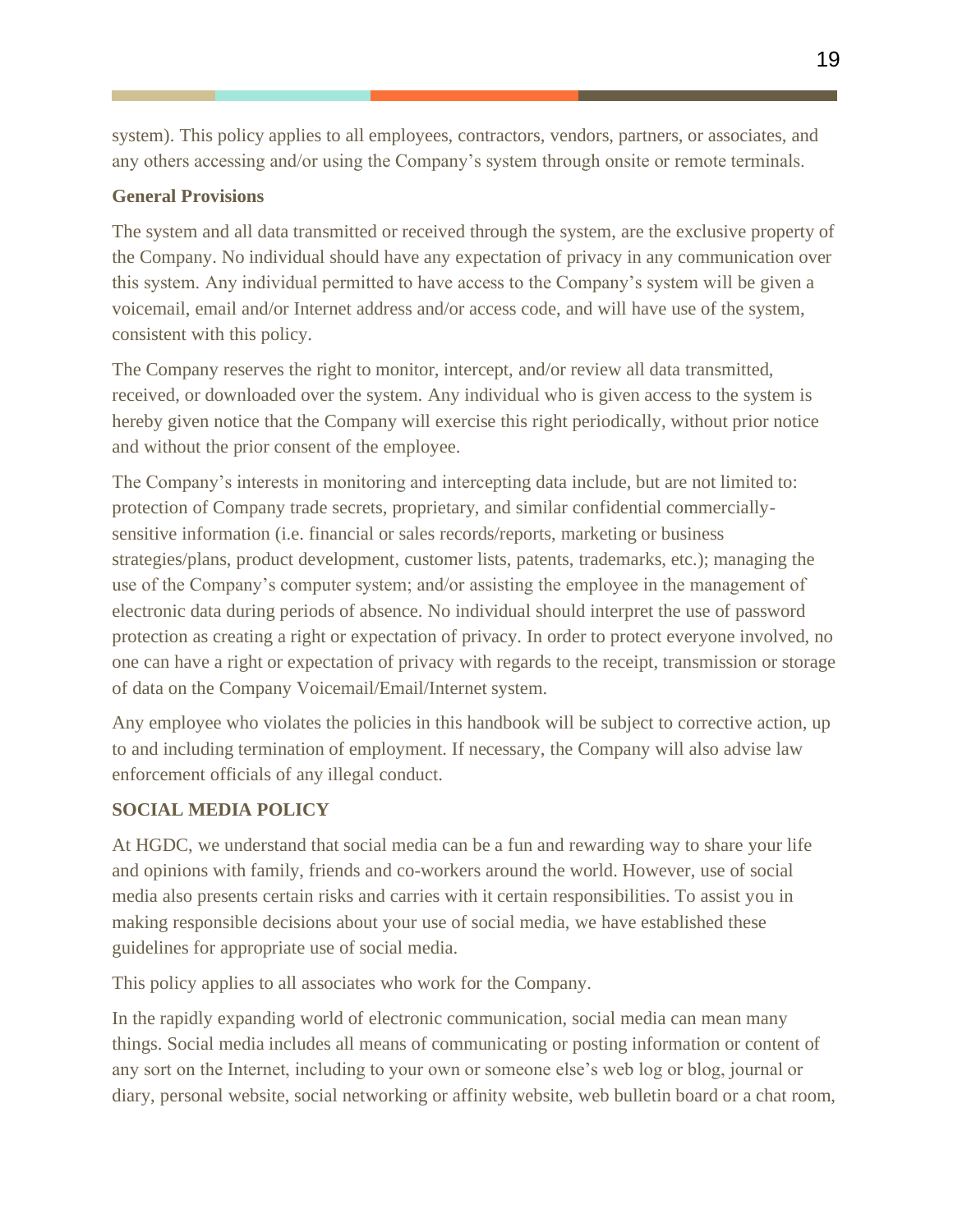whether or not associated or affiliated with Company, as well as any other form of electronic communication.

The same principles and guidelines found in Company policies and these basic beliefs apply to your activities online. Ultimately, you are solely responsible for what you post online. You may be personally responsible for any litigation that may arise should you make unlawful defamatory, slanderous, or libelous statements against any customer, manager, owner, or employee of the company. Before creating online content, you may want to consider some of the risks and rewards that are involved.

In addition, it is the responsibility of each employee to prevent or remove the posting of prohibited information as listed in this policy by other individuals to the employee's respective personal social networking profile.

#### **Know and Follow the Rules**

Carefully read these guidelines, the Company Statement of Ethics Policy, the Company Information Policy, and the Discrimination and Harassment Prevention Policy, and ensure your postings are consistent with these policies. Postings that include unlawful discriminatory remarks, harassment (as defined by our EEO policy), and threats of violence or other unlawful conduct will not be tolerated and may subject you to disciplinary action up to and including termination.

#### **You Are Encouraged to Show Respect**

The Company cannot force or mandate respectful and courteous activity by employees on social media during nonworking time. However, everyone should be aware of the negative impact comments of this nature can have on the workplace and relationships with others. In addition, please keep in mind that you may be more likely to resolve work-related disputes by speaking directly with your co-workers or by utilizing our Open Door Policy than by posting complaints to a social media outlet. Nevertheless, if you decide to post complaints or criticism, avoid using statements, photographs, video, or audio that reasonably could be viewed as unlawful, slanderous, threatening, or that might constitute unlawful harassment (as defined by our EEO policies). Examples of such conduct might include defamatory or slanderous posts meant to harm someone's reputation or posts that could contribute to a hostile work environment on the basis of race, sex, disability, age, national origin, religion, veteran status, or any other status or class protected by law or company policy.

#### **Honesty and Accuracy**

You should understand that honesty and accuracy are important when posting information or news, and that it is good practice to correct a mistake quickly. You may want to be open about any previous posts you have altered. Remember that the Internet archives almost everything; therefore, even deleted postings often can be searched.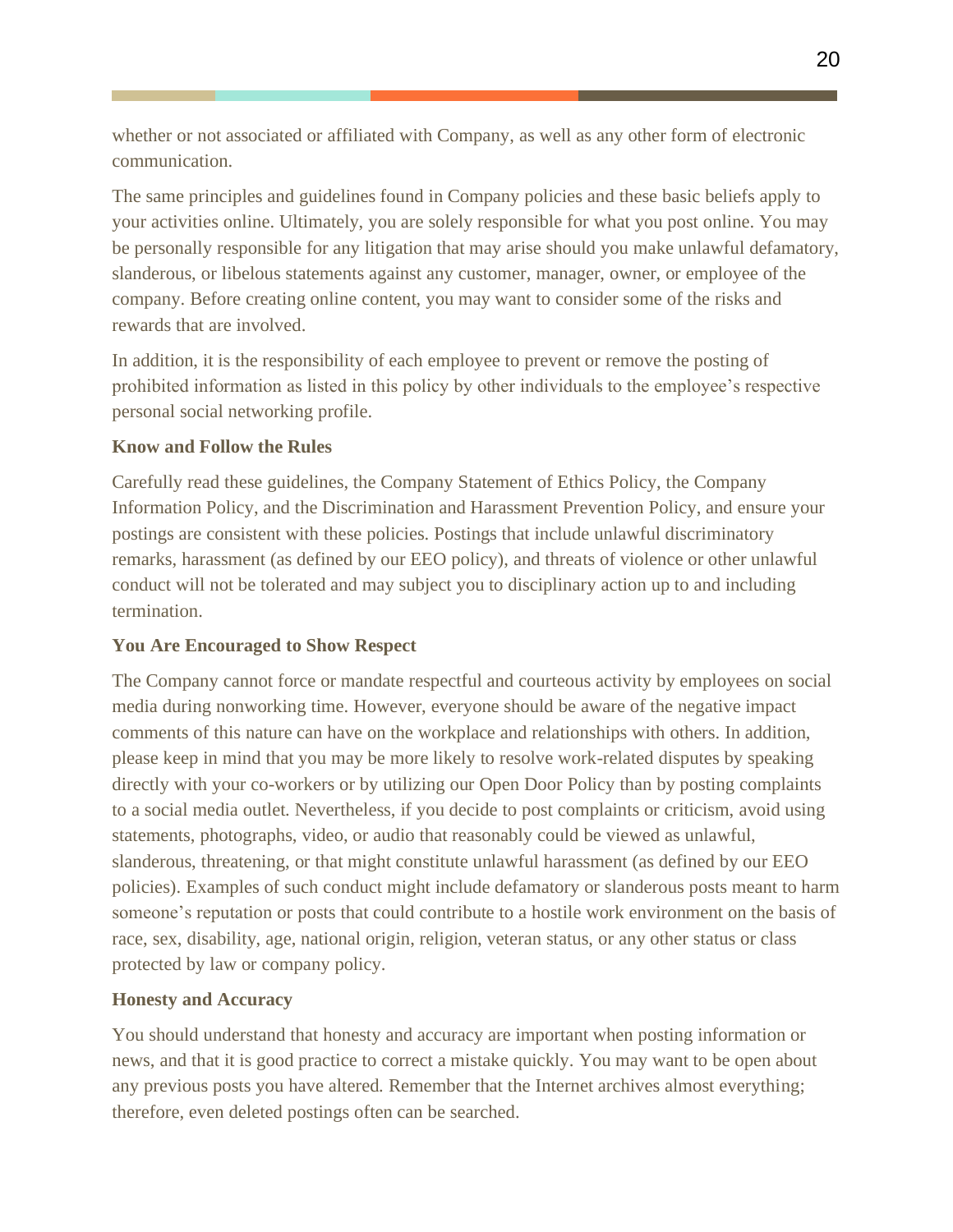#### **Posting Information**

Maintain the confidentiality of Company trade secrets and confidential Company-related commercially-sensitive information (i.e. financial or sales records/reports, marketing or business strategies/plans, product development, customer lists, patents, trademarks, etc.).

Never represent yourself as a spokesperson for Company. If the Company is a subject of the content you are creating, do not represent yourself as speaking on the Company's behalf.

#### **Retaliation Is Prohibited**

Company prohibits taking negative action against any associate for reporting a possible deviation from this policy or for cooperating in an investigation. Any associate who retaliates against another associate for reporting a possible deviation from this policy or for cooperating in an investigation will be subject to disciplinary action, up to and including termination.

#### **Media Contacts**

Associates should not speak to the media on Company's behalf without contacting the Human Resources Department. All media inquiries for official Company responses should be directed to them.

#### **For More Information**

If you have questions or need further guidance, please contact your HR representative.

Nothing in this policy is designed to interfere with, restrain, or prevent employee communications regarding wages, hours, or other terms and conditions of employment, or to restrain employees in exercising any other right protected by law. Employees have the right to engage in or refrain from such activities.

#### **EMPLOYEE SUGGESTIONS/OPEN DOOR POLICY**

We welcome suggestions for continued improvement and welcome your ideas for better ways to do your job, produce or sell the products or services of our Company, or meet customer and client needs. Discuss your ideas with your supervisor or another member of the management team.

We also encourage you to offer any suggestions derived from seminars, magazines, or other outside sources of information you believe would add value to the Company.

Understand that any suggestions, innovations, inventions, or other matter created by you on work time or with Company tools or property are considered to be the property of the Company.

#### **NONSOLICITATION/NONDISTRIBUTION POLICY**

To avoid disruption of business operations or disturbance of employees, visitors, and others, the Company has implemented a Non-solicitation Policy. For purposes of the Non-solicitation Policy, "solicitation" includes selling items or services, requesting contributions, canvassing, and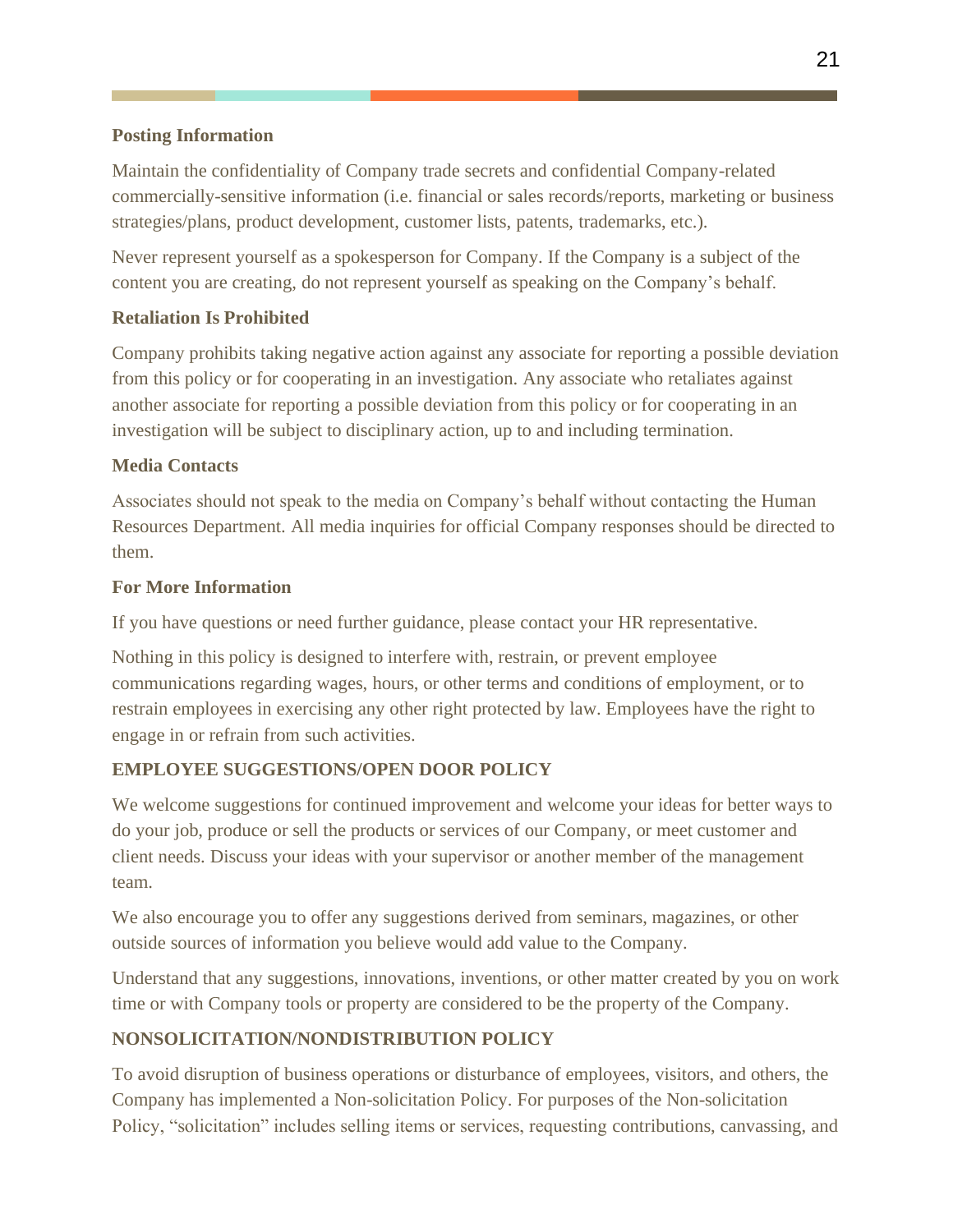soliciting or seeking to obtain membership in or support for any organization. Solicitation performed through verbal, written, or electronic means is covered by the Non-solicitation Policy.

Employees are prohibited from soliciting other employees during their assigned working time. For this purpose, working time means time during which either the soliciting employees or the employees who are the object of the solicitation are expected to be actively engaged with assigned work. Employees may conduct solicitations during their lunch period, coffee breaks, or other authorized nonworking time, so long as they do so when the other employees are also on nonworking time.

To avoid inappropriate litter, clutter, and safety risks, employees may not distribute literature or other non-work related items in working areas at any time. Working areas do not include break/rest areas, lunch rooms, or parking lots.

#### **PERSONAL APPEARANCE**

Your personal appearance reflects on the reputation and integrity of the company. All employees are required to report to work neatly groomed and dressed. You are expected to maintain personal hygiene habits that are generally accepted in the community, i.e. clean clothing, good grooming and personal hygiene, and appropriate social behavior.

If you come to work inappropriately dressed, you will be asked to go home and return to work dressed appropriately. If you have any questions regarding the dress code or dress code accommodations, please contact Human Resources. Recurring problems will result in discipline up to and including termination of employment.

#### **COMPANY SOCIAL EVENTS**

HGDC holds social events for employees. Please be advised that your attendance at these events is voluntary and does not constitute part of your work-related duties as an employee. Any exceptions to this policy must be in writing and signed by a supervisor prior to the event.

Alcoholic beverages may be available at these events. If you choose to drink alcoholic beverages, please do so in a responsible manner. Do not drink and drive. Instead, please call a taxi or appoint a designated driver.

#### **OFF-DUTY USE OF COMPANY PROPERTY OR PREMISES**

Employees may not use Company property for personal use during working time. Employees are responsible for returning Company property in good condition and repairing or replacing any property damaged as the result of personal use or as the result of negligence. This includes using copy machines, computers, Company products, or office supplies for personal use without prior authorization.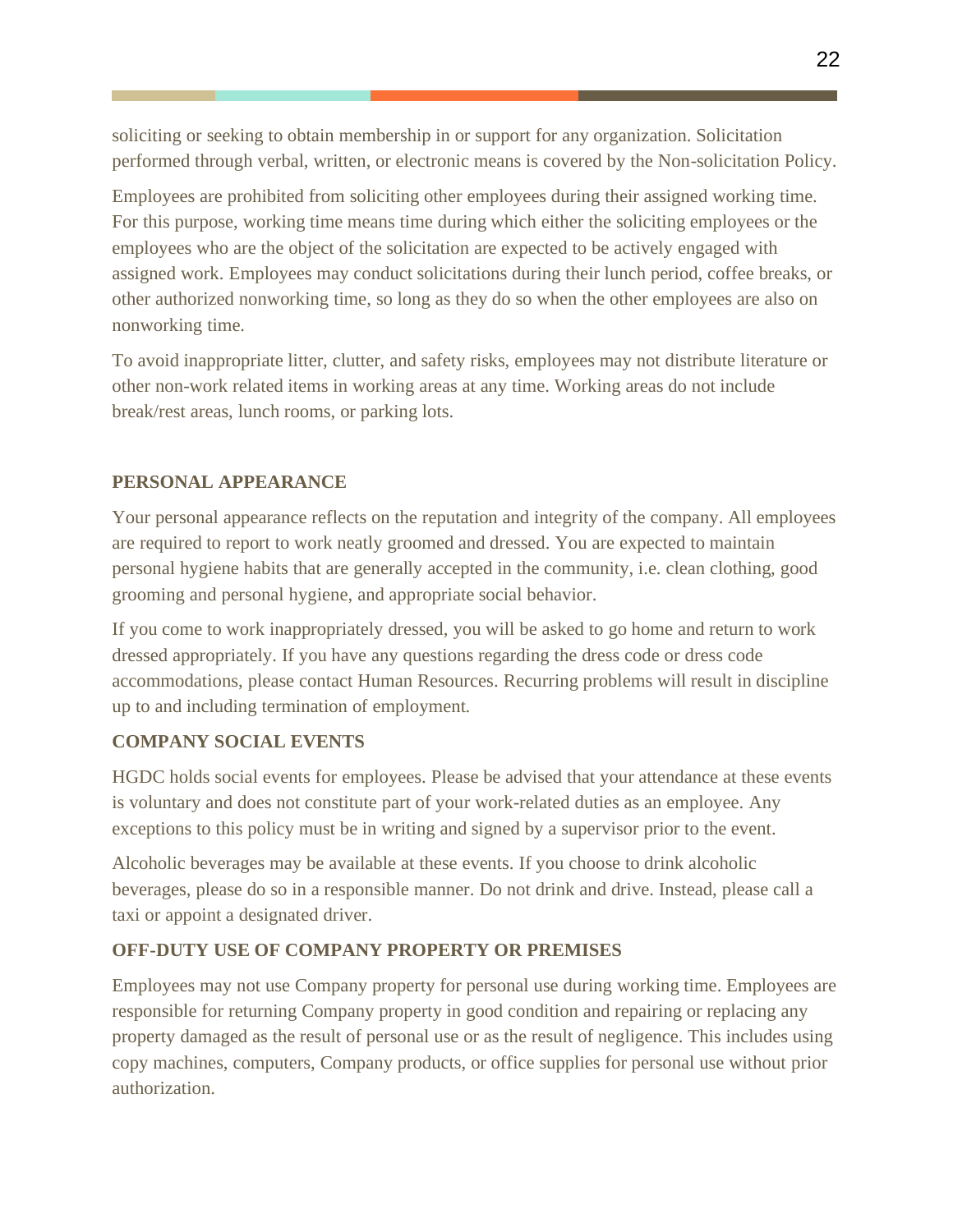It is the policy of the Company to control off duty and nonworking hour use of Company facilities either for business or personal reasons. Employees are prohibited from using Company facilities during off duty or non-working hours without the written consent of their supervisor. Employees using Company facilities during off duty hours or non-Company hours may be required to sign a log-in and log-out sheet maintained by the Company or building manager.

#### **SECURITY**

Every employee is responsible for helping to make this a secure work environment. Upon leaving work, lock all desks, lockers, and doors protecting valuable or sensitive material in your work area and report any lost or stolen keys, passes, or other similar devices to your supervisor immediately. You should refrain from discussing with nonemployees specifics regarding Company security systems, alarms, passwords, cameras, etc.

We also request that you immediately advise your supervisor of any known or potential security risks and/or suspicious conduct of employees, customers, or guests of the Company. Safety and security is the responsibility of every employee and we rely on you to help us keep our premises secure.

#### **COMPUTER SECURITY AND COPYING OF SOFTWARE**

Software programs purchased and provided by the Company are to be used only for creating, researching, and processing Company-related materials. By using the Company's hardware, software, and networking systems you assume personal responsibility for their use and agree to comply with this policy and other applicable Company policies, as well as city, state, and federal laws and regulations.

All software acquired for or on behalf of the Company or developed by Company employees or contract personnel on behalf of the Company is and shall be deemed Company property. It is the policy of the Company to respect all computer software rights and to adhere to the terms of all software licenses to which the Company is a party.

Company users may not illegally duplicate any licensed software or related documentation. Unauthorized duplication of software may subject users and/or the Company to both civil and criminal penalties under the United States Copyright Act. To purchase software, users must obtain the approval of their manager.

Users may not duplicate, copy, or give software to any outsiders including clients, contractors, customers, and others. Company users may use software on local area networks or on multiple machines only in accordance with applicable license agreements entered into by the Company.

#### **THIRD PARTY DISCLOSURES**

From time to time, our Company may become involved in news stories or potential or actual legal proceedings of various kinds. When that happens, lawyers, former employees, newspapers,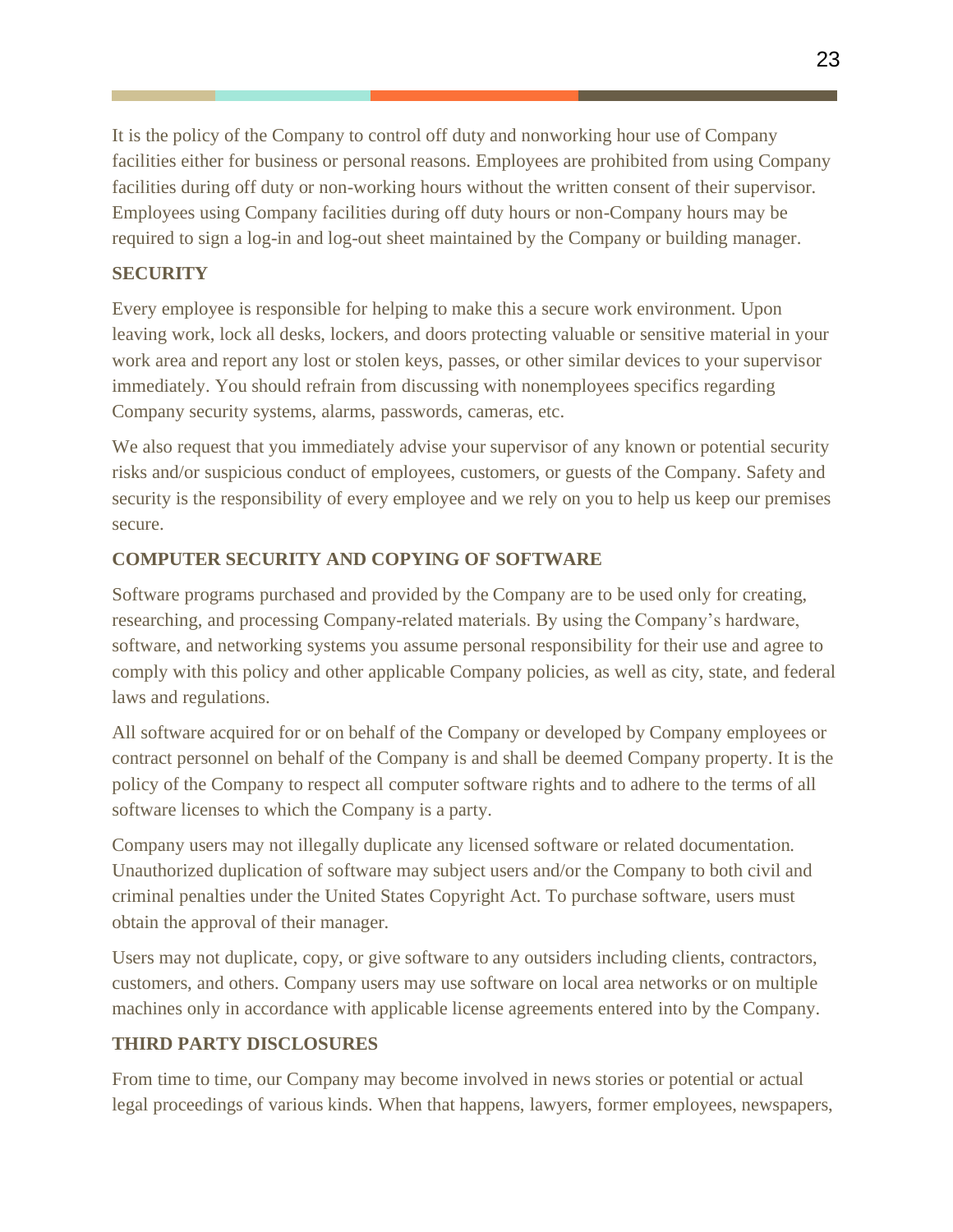law enforcement agencies, and other outside persons may contact our employees to obtain information about the incident or the actual or potential lawsuit.

If you receive such a contact, you should not speak on behalf of the Company and should refer any call requesting the Company's position to your supervisor. If you have any questions about this policy or are not certain what to do when such a contact is made, please contact your supervisor.

#### **PERSONAL DATA CHANGES**

It is your obligation to provide the Company with all of your current contact information, including current mailing address and telephone number. Please inform the Company of any changes to your marital or tax withholding status. Failure to do so may result in loss of benefits or delayed receipt of W-2 and other mailings.

# <span id="page-24-0"></span>**10.0 HOURS OF OPERATIONS**

Sunday: 12pm- 5pm Monday: By Appointment Tuesday: 10am – 7pm Wednesday: 10am – 7pm Thursday: 10am – 7pm Friday: 10am – 7pm Saturday: 8am – 5pm

#### **Working Schedule**

All employees are expected to work Tuesday – Saturday of each work week optional at the current moment.

#### **Holidays/Closings**

HIS Grooming Lounge will be closed on the following days, in observance of the below National Holidays:

- 1. New Year's Day
- 2. Martin Luther King, Jr. Birthday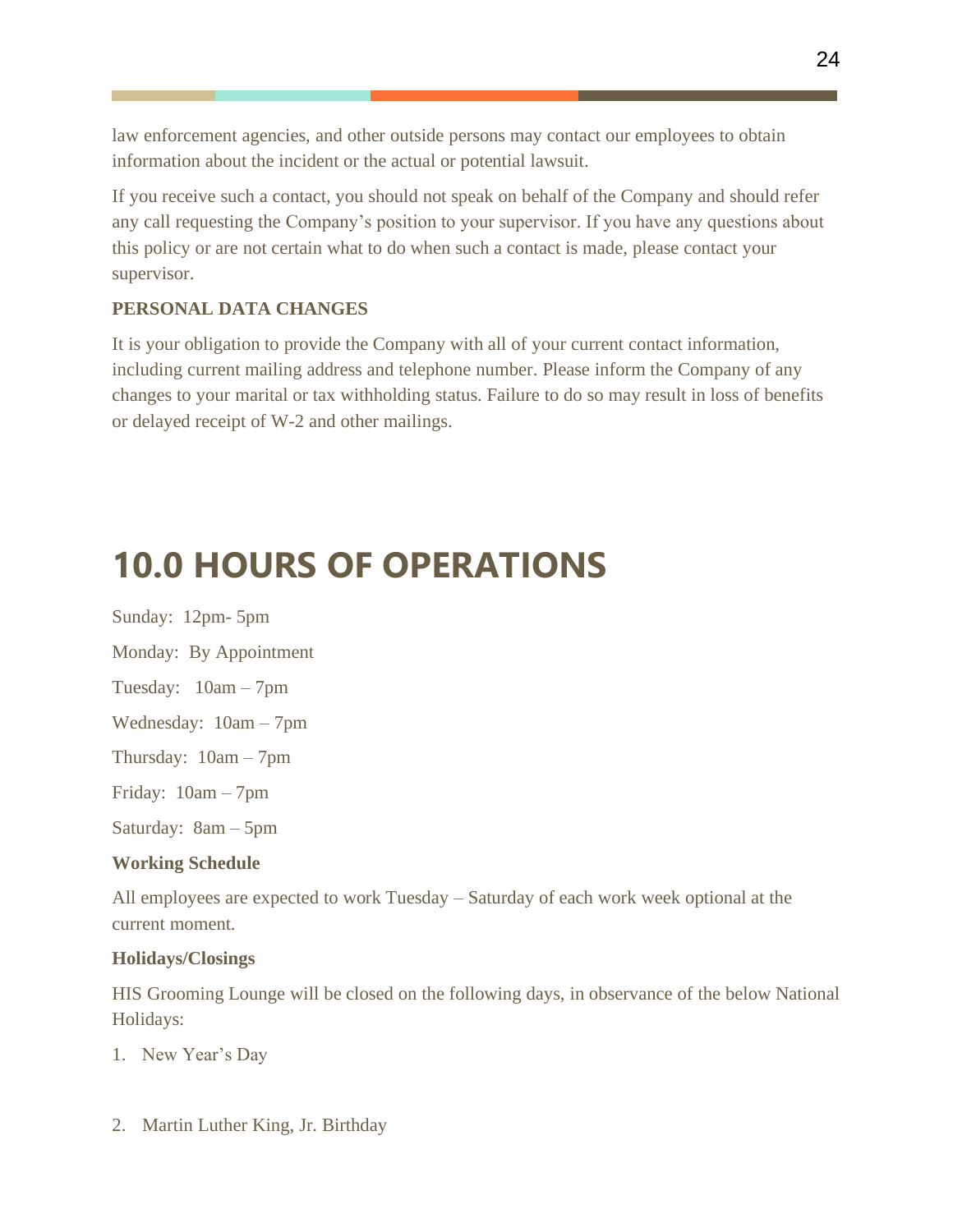- 3. Memorial Day
- 4. Independence Day
- 5. Labor Day
- 6. Thanksgiving Day (HIS Grooming will close at 5pm on Thanksgiving Eve)
- 7. Christmas (HIS Grooming will close at 5pm on Christmas Eve)

### <span id="page-25-0"></span>**11.0 USAGE OF PREMISES**

HIS Grooming is to be solely used for the following events:

- 1. Daily Operations
- 2. Staff Meetings
- 3. Marketing and Promotional Events
- 4. Educational Advancement/Training
- 5. Educational/Business Seminars

Any other usage of the said premises, either by employees or the general public, is at the full discretion of the Owner. Employees with access to the building are expected to adhere to this policy and any violation of such can be considered as grounds for immediate dismissal.

# **12.0 PROFESSIONAL CONDUCT AND ETIQUETTE**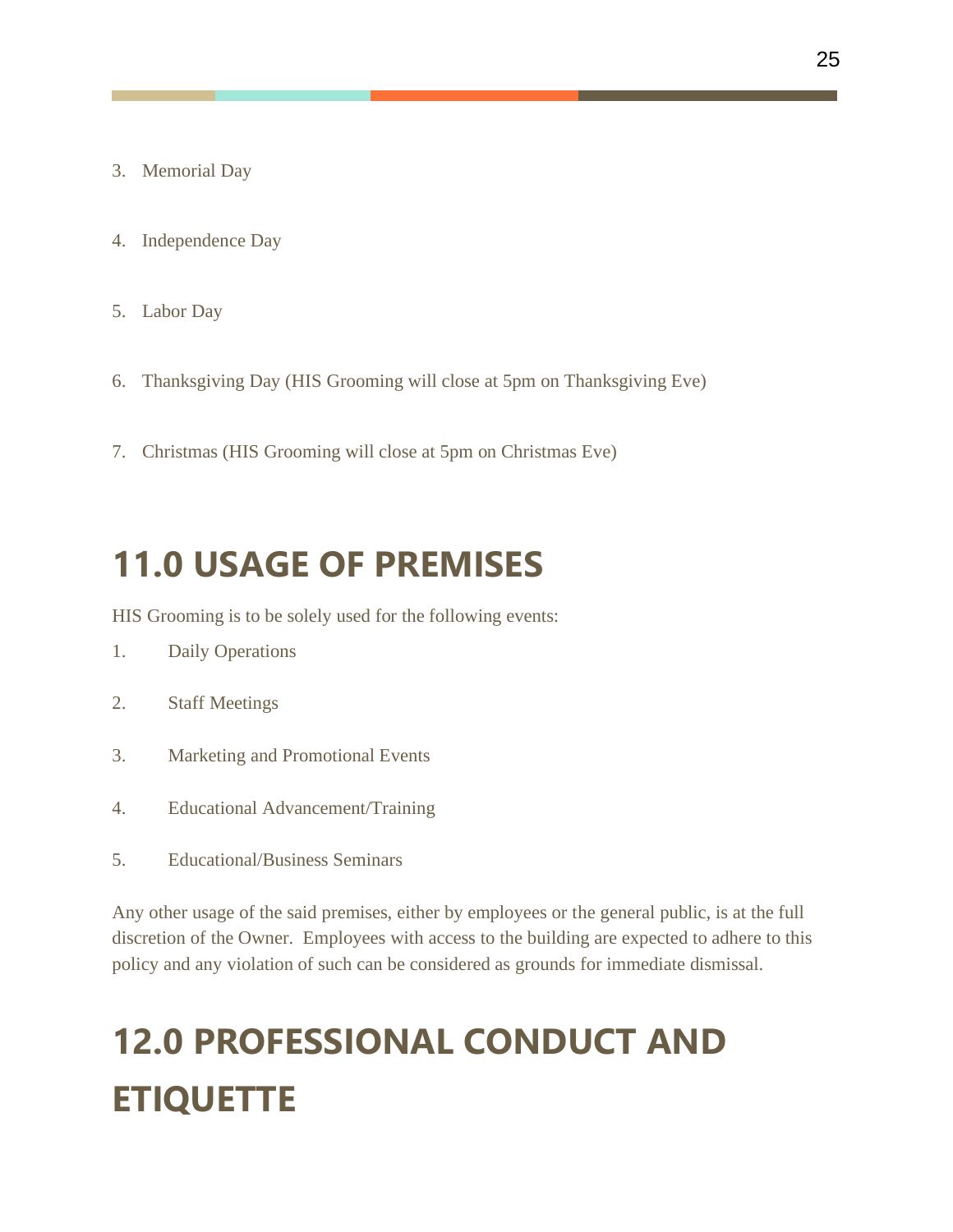It is the expectation that all employees of HIS Grooming Lounge conduct themselves in a manner that is reflective of our mission statement. The client experience is the foundation and primary business principle and must be thorough and consistent. While on the grooming floor all employees are asked to adhere to the following etiquette guidelines:

- 1. Refrain from any profanity or offensive language while clients are present
- 2. Be considerate of those clients with young children and/or female counterparts
- 3. Refrain from eating (utilize break area)
- 4. Refrain from loud and/or excessive personal phone usage
- 5. Refrain from offensive conversations that may slander or discriminate against a client or

another employee

#### **Personal Conduct**

It is the expectation that all employees of HIS Grooming Lounge conduct themselves in a manner that is not only reflective of our mission statement, but also in a manner that reflects high moral and ethical standards. Employees should possess a disposition that demonstrates integrity, honesty, and excellence.

#### **Accommodating the Client**

It is the expectation that every client is serviced at the time of their scheduled appointment. We understand scheduling conflicts will occur and we ask that you accommodate the client to the best of your ability. If rescheduling is necessary, please work to give the client enough proper notice. Any appointment that is rescheduled should be accommodated within the given work week, if the client is available. If the appointment that needs to be rescheduled falls on a Saturday, it should be rescheduled within one week of that date. If a client desires an appointment before or after normal business hours, it is at the discretion of the grooming specialist to make that accommodation.

#### **Dress Code**

The appropriate attire for all grooming specialists is as follows:

- 1. Pants (slacks and other non-denim current material)
- 2. Business/casual shoe or professional sneakers
- 3. Shirt tucked in, collared or professional T-shirt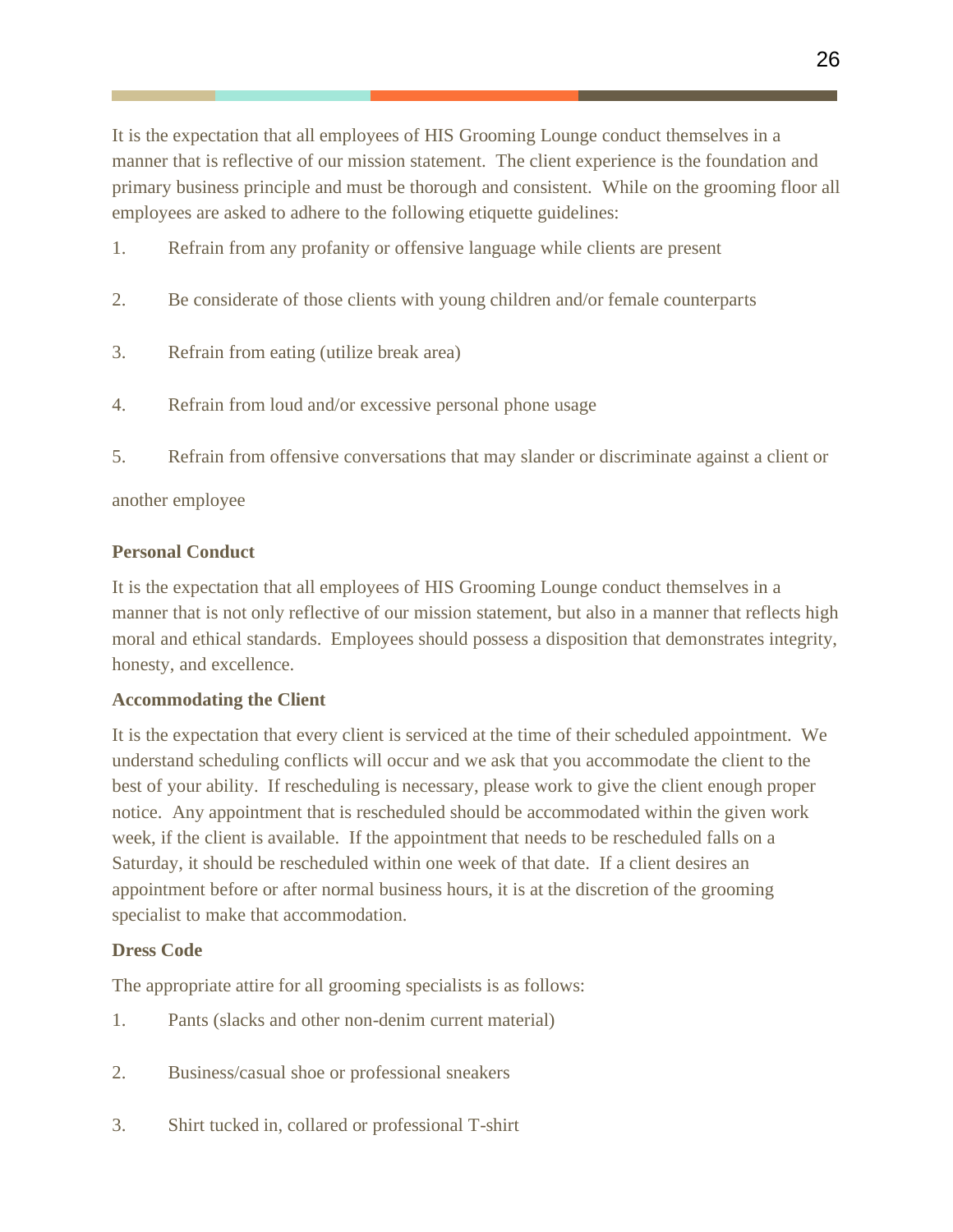4. Denim (only permitted on Saturdays)

5. We are trend setters when it comes onto style. Be yourself but understand we are setting an image of standard and professionalism. If you have any questions please do not hesitate to ask your manager.

#### **Attendance Policy**

All employees of HIS Grooming are expected to report atleast 30 minutes before the scheduled work day. If an employee is running late, please contact the Owner immediately or display your era via our messaging platform in case appointments need to be rescheduled. Excessive tardiness and lateness are tools of unprofessionalism and can be considered grounds for immediate dismissal. In cases of emergency, it is the expectation that the assigned grooming specialist reschedule his/her own appointments, if possible.

In the event of inclement weather, we intend to open for business during regularly scheduled working hours. The expectation is that all essential personnel arrive for work on time, unless provisions have been made and approved with a member of management. In the event that we close due to inclement weather, a member of management will contact you. If a grooming specialist is unable to arrive for work due to inclement weather, it is his/her responsibility to contact their clients for the day and reschedule. If the business is closed for the day, all clients will be notified of the closure by a member of management.

#### **Non-solicitation**

During the employment period and for a period of one (1) year after, employees may not:

1. Canvass or solicit the business of (or acquire or assist in the canvassing or soliciting of) any client, customer, or employee of the company who is known to the employee because of [his][her] association with the company during the employment period for the purposes of competing with the company;

2. Accept (or acquire the acceptance of) business from a client, customer, or employee of the company known to the employee because of [his][her] association with the company during the employment period for purposes of competing with the company. However, the company may consent to this competition in writing; or

3. Otherwise contact, approach, or solicit (or acquire the contacting, approaching, or soliciting of) an entity known to the employee because of [his][her] association with the company before the effective date in a way that could be detrimental to the Company.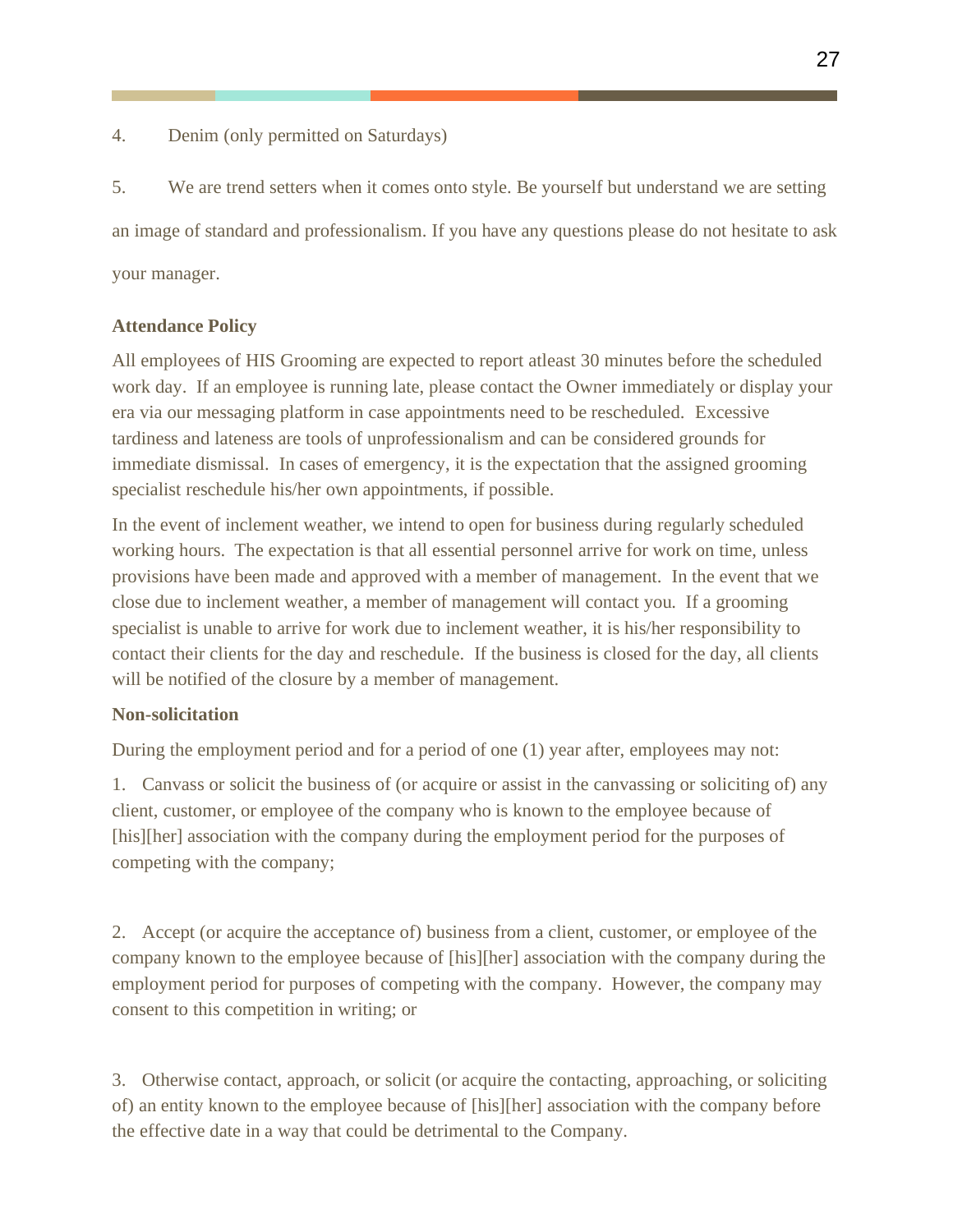4. Any employee that is found in violation of this policy will be considered for immediate dismissal.

#### **Non-competition**

At the end of the employment period, by expiration or termination, employees may not engage, own, manage, control, operate, be employed by, participate in, or be connected with the ownership, management, operation, or control of a business similar to the type of business conducted by HIS Grooming for a period of one (1) year and within 5 miles from the present location[s] of the company's business. If the employee breaches or threatens to breach this section, the company will be entitled to a preliminary restraining order and injunction preventing the employee from violating its provisions. Nothing in this agreement prohibits the company from pursuing any other available remedies for a breach or threatened breach, including the recovery of damages from the employee.

#### **Confidentiality**

During the employment period, employees may have access to or receive certain information about the company that the company designates as confidential or. Confidential Information includes information relating to the company or its current or proposed business, financial statements, budgets and projections, customer identifying information, potential and intended customers, products, computer programs, manuals, software, analyses, strategies, marketing plans, business plans, and other confidential information, provided orally, in writing, by drawings, or by any other media. Employees shall treat this confidential information as such and will not disclose it to any third party or use it for any purpose but to fulfill [his][her] obligations in this agreement. In addition, the employee shall use due care and diligence to prevent the unauthorized use or disclosure of that information. At all times during [his][her] employment with HIS Grooming, employees shall hold in strictest confidence, and not use, except for the benefit of the company, or to disclose to any person, firm, or corporation without the prior written authorization of Owner(s) of the company, any of the company's confidential information.

Employees shall maintain the confidentiality and security of the confidential information until the earlier of: (i) such time as all confidential information disclosed under this agreement becomes publicly known and is made generally available through no action or inaction of the employee or (ii) the first anniversary of the termination of the employee's employment with the company. However, to the extent that the company has disclosed information to the employee that constitutes a trade secret under law, the Employee shall protect that trade secret for as long as the information qualifies as a trade secret.

#### **Smoke-Free Workplace**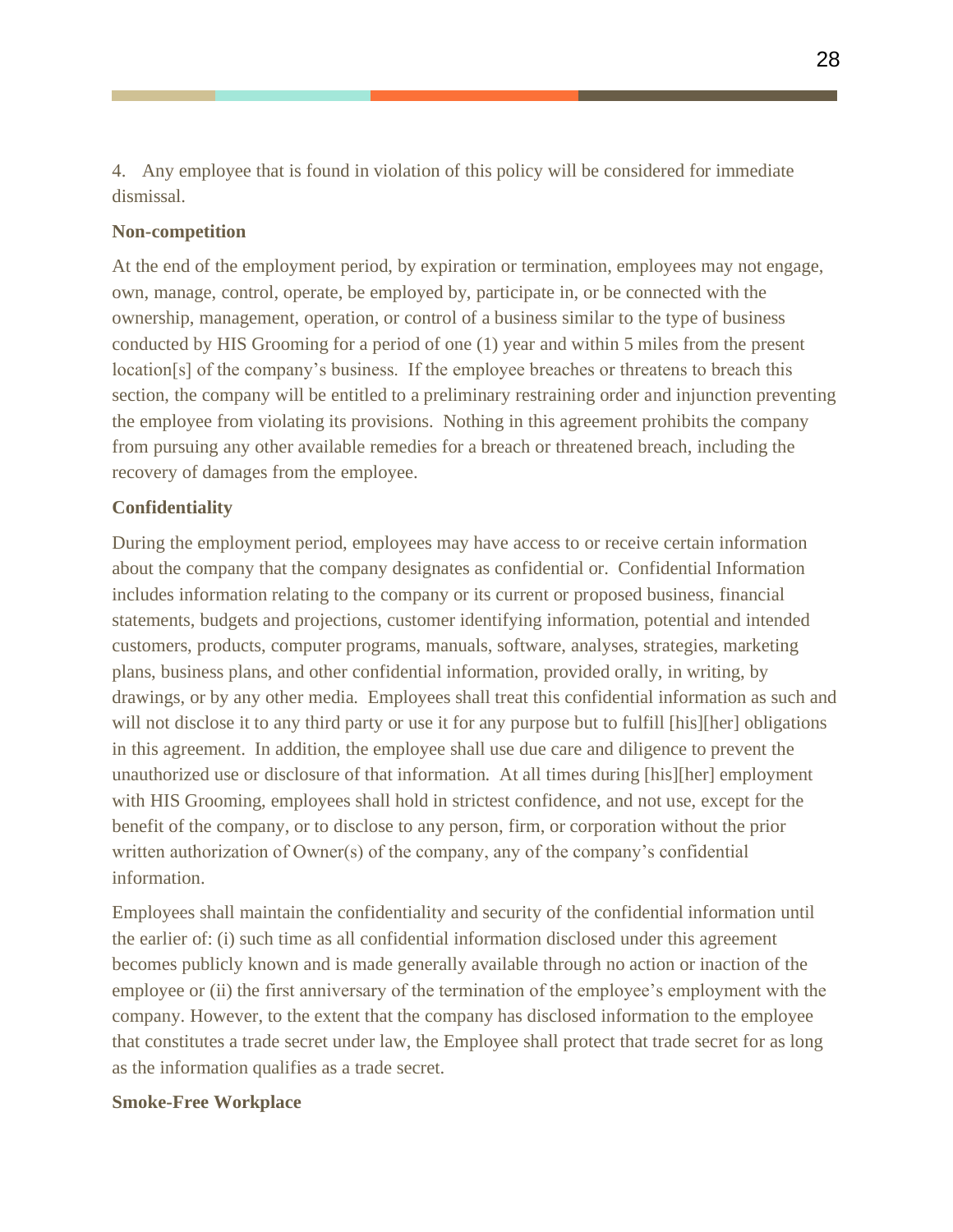HIS Grooming is a 100% smoke-free workplace. Employees who smoke must be considerate of other employees and clientele and do so out of sight. When returning to work, it is the expectation that the employee first wash his/her hands before servicing a client and douse themselves with cologne or after bod refreshing spray as well as freshen breath via gum or mint.

#### **Violence-Free Workplace**

It is a violation of company policy for any employee to engage in any conduct – verbal or physical – which intimidates, endangers, or threatens harm of an individual or person's property. Examples include but are not exclusive to:

- 1. Physical assaults or threats of physical assault made in any form of physical or written communication
- 2. Verbal assaults or threats of verbal assaults with the intent to cause physical harm of the threat of physical harm
- 3. Possession of firearms or any other lethal weapon
- 4. Any other conduct or acts which management deems to pose imminent or potential danger

# **13.0 THE CLIENT EXPERIENCE**

The client experience is the foundation of our company and our business model. HIS Grooming has the ability and advantage to epitomize the role of Men's Grooming in the life of its clientele. Our clients must see the value and benefit behind our mission, our concept, and our service. It is imperative that the client experience be consistent and superb. To further define the client experience, please reference the following steps to ensure a proper delivery:

1. Client should be acknowledged upon entering the grooming floor. Shake the clients hand if able

2. Offer to remove overcoat/blazer/vest and store additional belongings, is not tending to another client

- 3. Offer a beverage or refreshment
- 4. If client is seated in the waiting area, invite client to peruse product inventory

5. If client is ready to be serviced immediately, invite client to your grooming chair and begin consultation

#### **Opening Consultation**

New clients should have a multi-step consultation performed in which you gauge the client's previous grooming experiences, hair/skin/scalp challenges, preferred method of grooming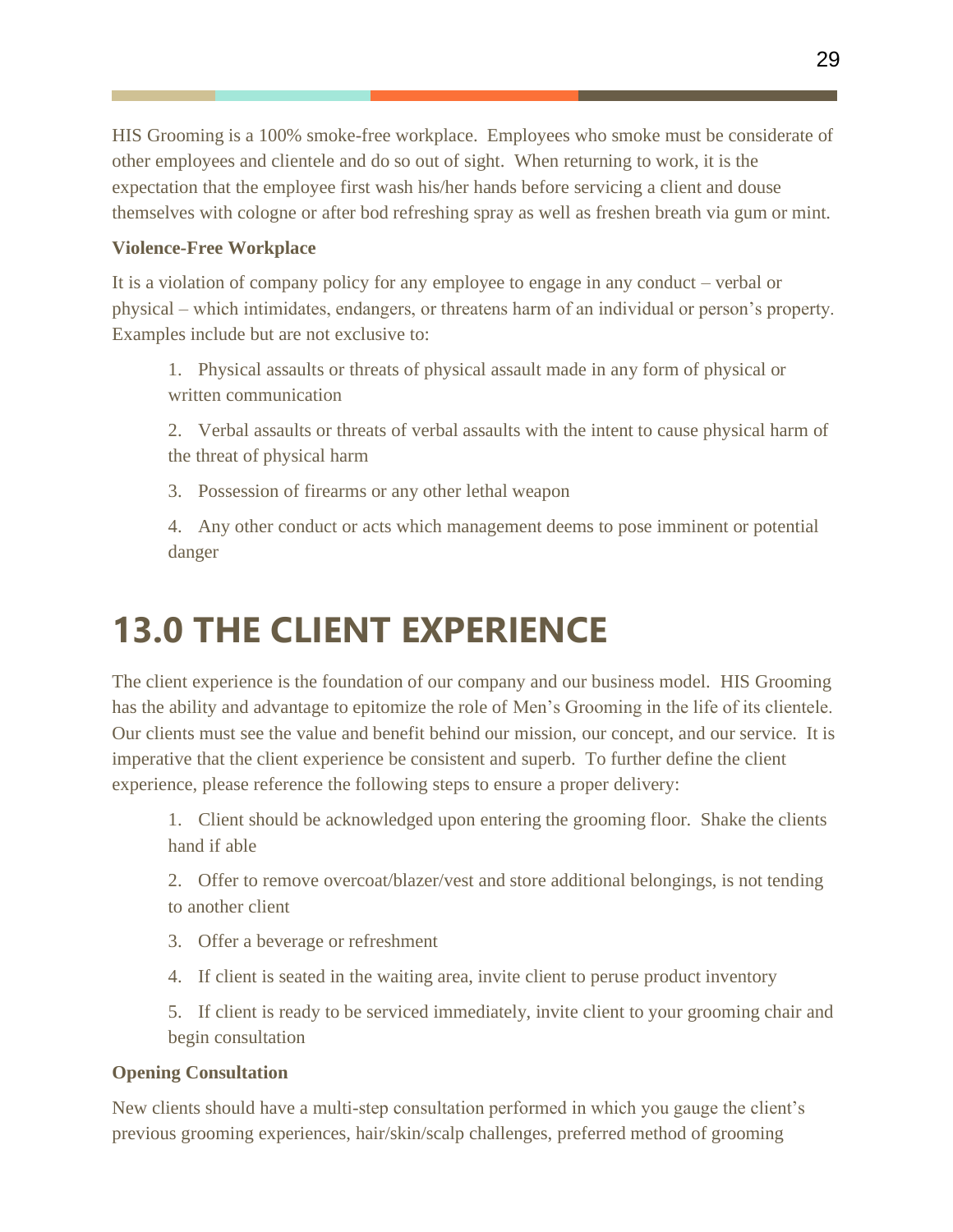(shears vs. clippers), and desired haircut/hairstyle. Additionally, be sure to ask the client how they were referred to HIS Grooming.

Returning clients should have a varied multi-step consultation performed in which the previous service and products are assessed and the current service is confirmed.

#### **The Grooming Service**

1. Clients should be made aware of the products being used during their service. Additionally, be sure to always make a connection to their hair/skin/scalp challenges and the benefits of the particular products.

2. When performing a wet service, ensure the water temperature is comfortable for the client. If not, make the necessary adjustments.

3. Use a fresh towel for each part of the service requiring a towel, whether the part of the service is wet or dry.

4. If there is any part of the service with a waiting time (i.e. color processing), offer the client a beverage and refreshment and reading material.

5. Allow the client to always see the finished product and ask if they are pleased with their overall experience.

6. Healthy conversation is welcomed, as long as the conversation is not defamatory or discriminatory in any manner.

7. Closing Consultation/Wrap-up

8. Usher the client to the reception area and complete the checkout process.

9. Invite the client to book their next appointment and/or encourage recurring appointments.

10. Reference the products you used and encourage the client to purchase them.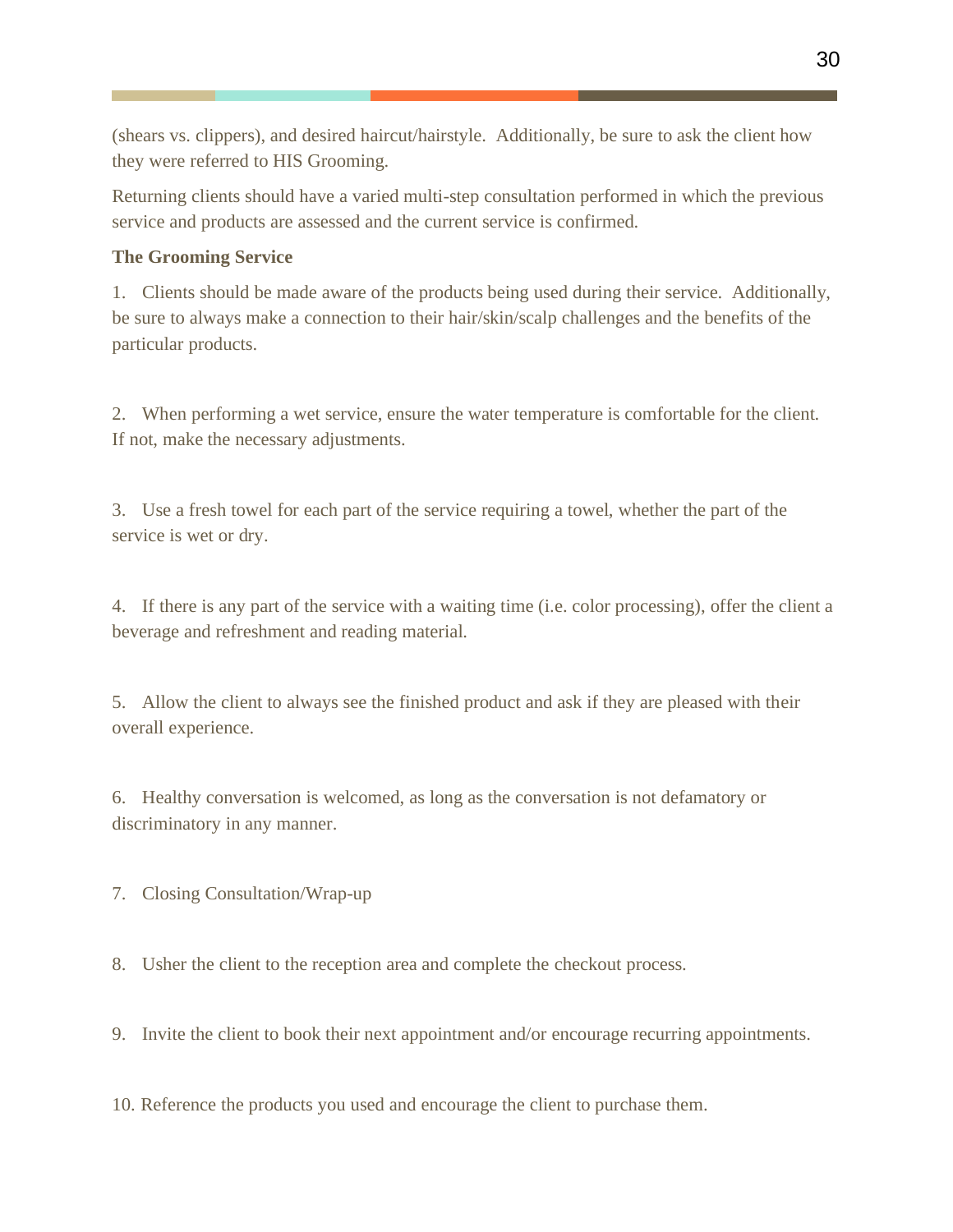11. If you were servicing a new client, add to the system any additional notes you gathered from the grooming experience (this can be done after the client leaves, as long as it does not delay you in servicing your next client).

12. Assist the client with their jacket/vest/overcoat, if necessary and extend a pleasant departure.

13. Clean your grooming area in preparation for your next client.

# <span id="page-31-0"></span>**14.0 PAYROLL**

All grooming specialists will operate on a 50/50 commission-based compensation plan, with the option of a benefits package (at their own expense). Additional gratuities from clientele will be paid to the grooming specialist in full, either in cash or credit (at discretion of the client). Credit card gratuities will be paid out with the employee's weekly paycheck. In utilizing the Square software, the employee will not be penalized the 2.75% per transaction fee. All transactions that are processed using the Square software must be reported to the IRS each year at the time of tax filing.

All grooming specialists will be considered 1099 employees. As a 1099 employee, we encourage you to pay taxes to the IRS quarterly, if necessary. Please note that this is not a requirement, but merely a suggestion.

All non-service employees (i.e. receptionists) will be compensated on an hourly basis, with the option of a benefits package (at their own expense). As the business grows, the receptionist will become a salaried employee.

All employees, either grooming specialists or non-service employees, are to be paid on a weekly basis on Fridays by the close of business. Each paycheck is calculated by sales compensation totals for the two weeks preceding the actual pay day.

#### **Employee Reimbursement**

The company shall reimburse employees for all business expenses incurred by the employee in connection with [his][her] duties under this agreement in accordance with the company's normal